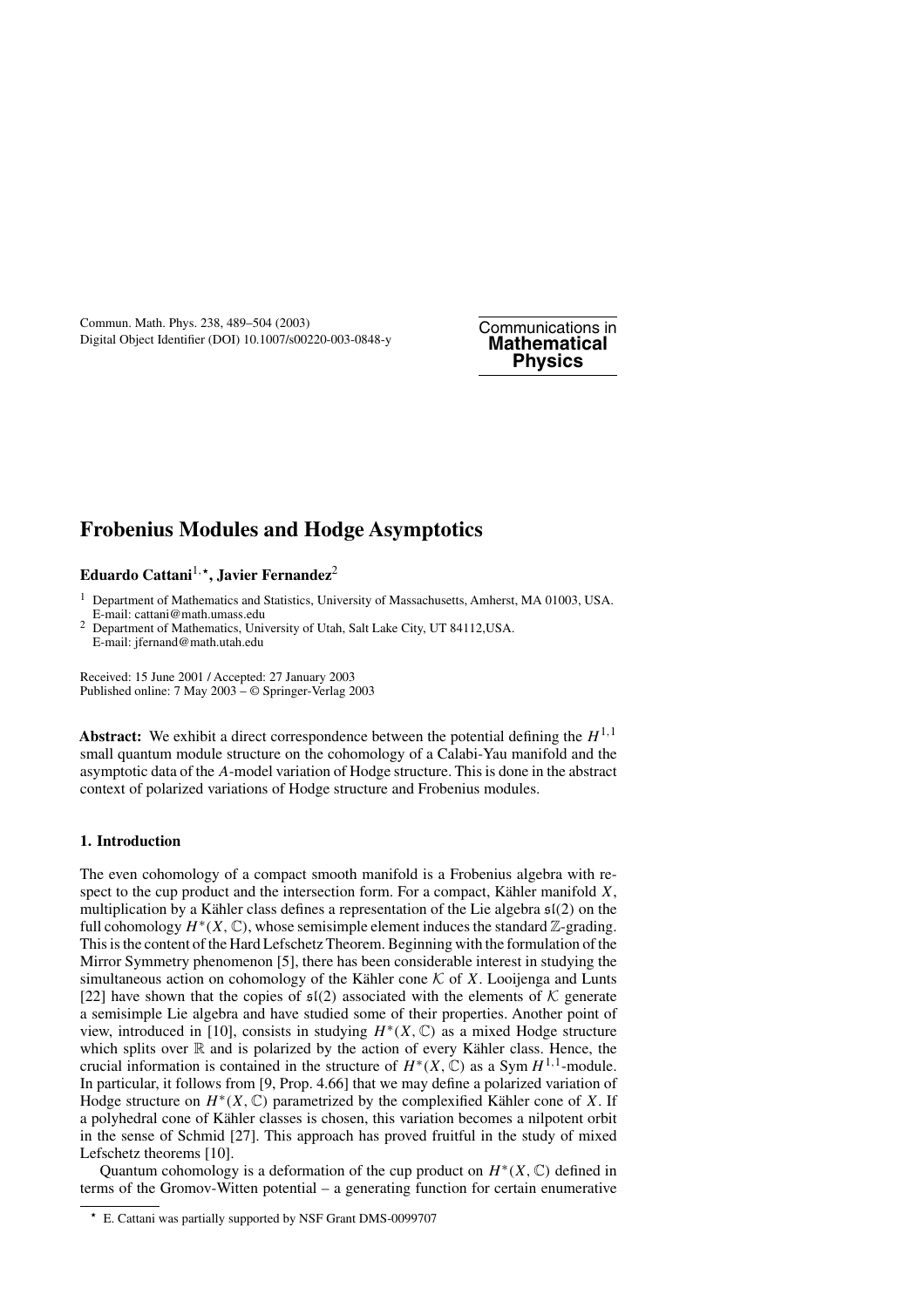invariants. If *X* is a Calabi-Yau manifold, the action of  $H^{1,1}$  on  $\bigoplus H^{p,p}(X)$ , with respect to the small quantum product, leads to a variation of Hodge structure, called the *A*-model variation by Morrison [25]. A local variation of Hodge structure is described by an algebraic component – the nilpotent orbit – and an analytic part described by a holomorphic map with values in a graded component of a nilpotent Lie algebra. For the *A*-model variation the nilpotent orbit is the one described in the previous paragraph.

Both Frobenius algebras and polarized variations of Hodge structure have been extensively studied in the recent physics literature. Variations of Hodge structure appear, for instance, in connection with the tree level amplitudes of twisted  $N = 2$  theories – the *B*-model– and, for Calabi-Yau threefolds, as special geometry ([4, 11, 12]). On the other hand, 2*D* topological field theories are equivalent to Frobenius algebras. Families of these algebras were also considered: the tangent bundle of the moduli space of topological conformal field theories has, on each fiber, a Frobenius algebra structure ([17, 18]). A relation between the two objects arises in mirror symmetry via the equivalence of the *A* and *B* model correlation functions ([5, 20, 14, 25]). What is perhaps not so well known is a direct construction due to Morrison of a variation of Hodge structure based on the *A*-model [25]. In this paper we show a correspondence between any polarized variation of Hodge structure with appropriate degenerating behavior and a certain sub-structure of a family of Frobenius algebras. Our main result is to exhibit a simple, direct correspondence between the holomorphic data of the variation and the (small) quantum potential in such a way that the horizontality equation of a variation of Hodge structure corresponds to a graded component of the WDVV equations.

We will work throughout in the setting of abstract variations of Hodge structure. The analogous abstract notion on the "quantum" side is that of a Frobenius module introduced in Sect. 3 and their deformations defined by potentials encoding the essential properties of a graded portion of the Gromov-Witten potential.

The paper is organized as follows. In §2 we review the asymptotic description of variations. Theorem 2.2 contains the algebraic and analytic characterization of local variations. We also recall the notion of maximally unipotent boundary points and of canonical coordinates [5, 23, 16]. In Sect. 3 we define Frobenius modules and their deformations. Sect. 4 is devoted to the proof of our main result, Theorem 4.1, which establishes an equivalence between local variations with appropriate behavior at the boundary and quantum potentials. Finally, in §5 we review the construction of the *A*model variation and show that it coincides with the one constructed in Theorem 4.1. As a byproduct, we obtain a direct proof that the *A*-model variation is indeed a polarized variation of Hodge structure.

We note that the *A*-model variation involves only the small quantum module structure. In the case of Hodge structures of weights 3, 4 and 5, corresponding to threefolds, fourfolds and fivefolds, the module structure suffices to recover the full quantum algebra, so that our results extend the previously known correspondences ([26, 6]) in weights 3 and 4. Also, the full quantum algebra can be recovered if it is assumed to be generated, in the geometric context, by  $H^{1,1}$ . In this last case, the family of Frobenius algebras obtained from a variation of Hodge structure can be seen as a Frobenius manifold. These matters will be analyzed elsewhere [19]. S. Barannikov [1–3] has introduced the notion of semi-infinite variations of Hodge structure to deal with the full quantum algebra. He has also shown that, for projective complete intersections, the *A*-model variation is of geometric origin and coincides with the polarized variation of Hodge structure of the mirror family.

Finally, we wish to thank Gregory Pearlstein for his very helpful comments.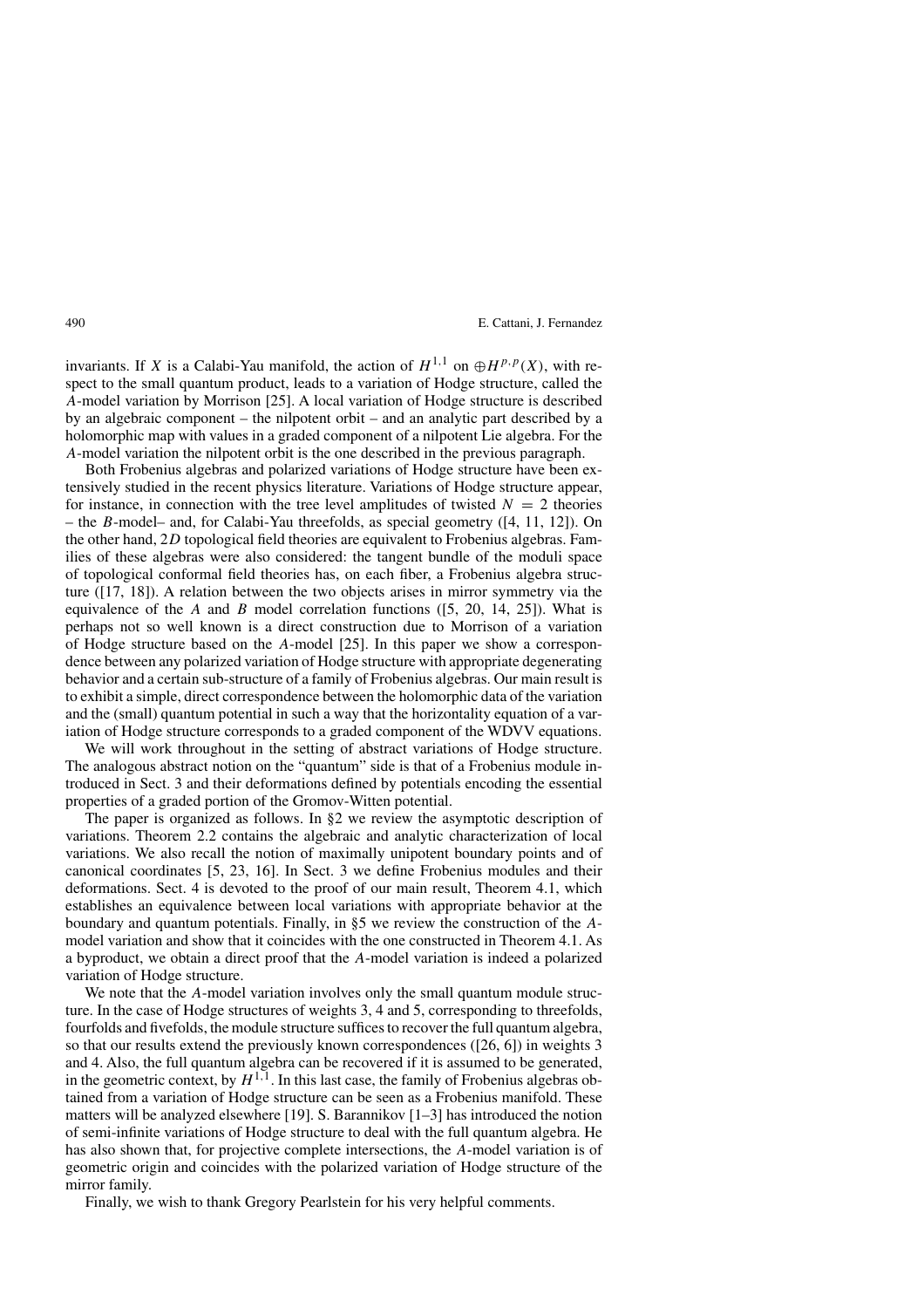#### **2. Hodge Theory Preliminaries**

In this section we briefly review the asymptotic description of variations of Hodge structure. We refer to [21, 27, 8, 6] for details and proofs.

A (real) *variation of Hodge structure* <sup>V</sup> over a connected complex manifold *<sup>M</sup>* consists of a holomorphic vector bundle  $V \to M$ , a flat connection  $\nabla$  on  $V$  with quasiunipotent monodromy, a flat real form  $V_{\mathbb{R}} \subset V$ , and a finite decreasing filtration  $\mathcal F$  of V by holomorphic subbundles – the *Hodge filtration* – satisfying

$$
\nabla \mathcal{F}^p \subset \Omega^1_M \otimes \mathcal{F}^{p-1} \quad \text{(Griffiths' Transversality) and} \tag{2.1}
$$

$$
\mathcal{V} = \mathcal{F}^p \oplus \overline{\mathcal{F}}^{k-p+1} \tag{2.2}
$$

for some integer *k* – the *weight* of the variation – and where barring denotes conjugation relative to  $\mathcal{V}_{\mathbb{R}}$ . As a  $C^{\infty}$ -bundle,  $\mathcal{V}$  may then be written as a direct sum

$$
\mathcal{V} = \bigoplus_{p+q=k} \mathcal{V}^{p,q} , \qquad \mathcal{V}^{p,q} := \mathcal{F}^p \cap \overline{\mathcal{F}}^q ; \tag{2.3}
$$

the integers  $h^{p,q} := \text{dim } \mathcal{V}^{p,q}$  are the *Hodge numbers*. A *polarization* of the variation is a flat non-degenerate bilinear form Q on V, defined over R, of parity  $(-1)^k$ , whose associated flat Hermitian form  $Q^h(\cdot, \cdot) := i^{-k} Q(\cdot, \overline{\cdot})$  makes the decomposition (2.3) orthogonal and such that  $(-1)^p Q^h$  is positive definite on  $\mathcal{V}^{p,k-p}$ .

Via parallel translation to a fixed fiber *V* we may describe a polarized variation of Hodge structure by a holomorphic *period map*  $\Phi : M \to D/\Gamma$ , where *D* is the classifying space of polarized Hodge structures on  $V$  and  $\Gamma$  is the monodromy group. We recall that *D* is Zariski open in the smooth projective variety  $\check{D}$  consisting of all filtrations *F* in *V*, with dim  $F^p = \sum_{r \geq p} h^{r, k-r}$ , satisfying  $Q(F^p, F^{k-p+1}) = 0$ , where *Q* denotes the restriction of Q to V. The complex Lie group  $G_{\mathbb{C}} := Aut(V, Q)$  acts transitively on  $\ddot{D}$ , and *D* is an open orbit of  $G_{\mathbb{R}} := \text{Aut}(V_{\mathbb{R}}, Q)$ .

Let g and  $\mathfrak{g}_{\mathbb{R}}$  denote the Lie algebras of  $G_{\mathbb{C}}$  and  $G_{\mathbb{R}}$ , respectively. The choice of a base point  $F \in \check{D}$  defines a filtration

$$
F^a \mathfrak{g} := \{ T \in \mathfrak{g} : T F^p \subset F^{p+a} \}
$$

compatible with the Lie bracket. In particular,  $F^0$ g is the isotropy subalgebra at *F* and since  $[F^0 \mathfrak{g}, F^{-1} \mathfrak{g}] \subset F^{-1} \mathfrak{g}$ , the quotient  $F^{-1} \mathfrak{g}/F^0 \mathfrak{g}$  defines a  $\widetilde{G}_\mathbb{C}$ -invariant subbundle of the holomorphic tangent bundle of  $\dot{D}$  – the *horizontal tangent bundle*. Because of (2.1), the differential of  $\Phi$  or, more precisely, of any local lifting of  $\Phi$  takes values on the horizontal bundle. Such maps are called *horizontal*.

Suppose now that *M* has a smooth compactification  $\overline{M}$  such that  $X := \overline{M} \setminus M$  is a normal crossings divisor. Around a point of *X*, the *local variation* may be described by a horizontal map

$$
\Phi: (\Delta^*)^r \times \Delta^m \to D/\Gamma, \tag{2.4}
$$

where  $\Delta$  is the unit disk in  $\mathbb C$  and  $\Delta^*$  the punctured disk. We shall also denote by  $\Phi$ its lifting to the universal covering  $U^r \times \Delta^m$ , where *U* is the upper-half plane. We let  $z = (z_j)$ ,  $t = (t_l)$  and  $s = (s_j)$  be the coordinates on  $U^r$ ,  $\Delta^m$  and  $({\Delta^*)}^r$  respectively. By definition, we have  $s_i = e^{2\pi i z_j}$ .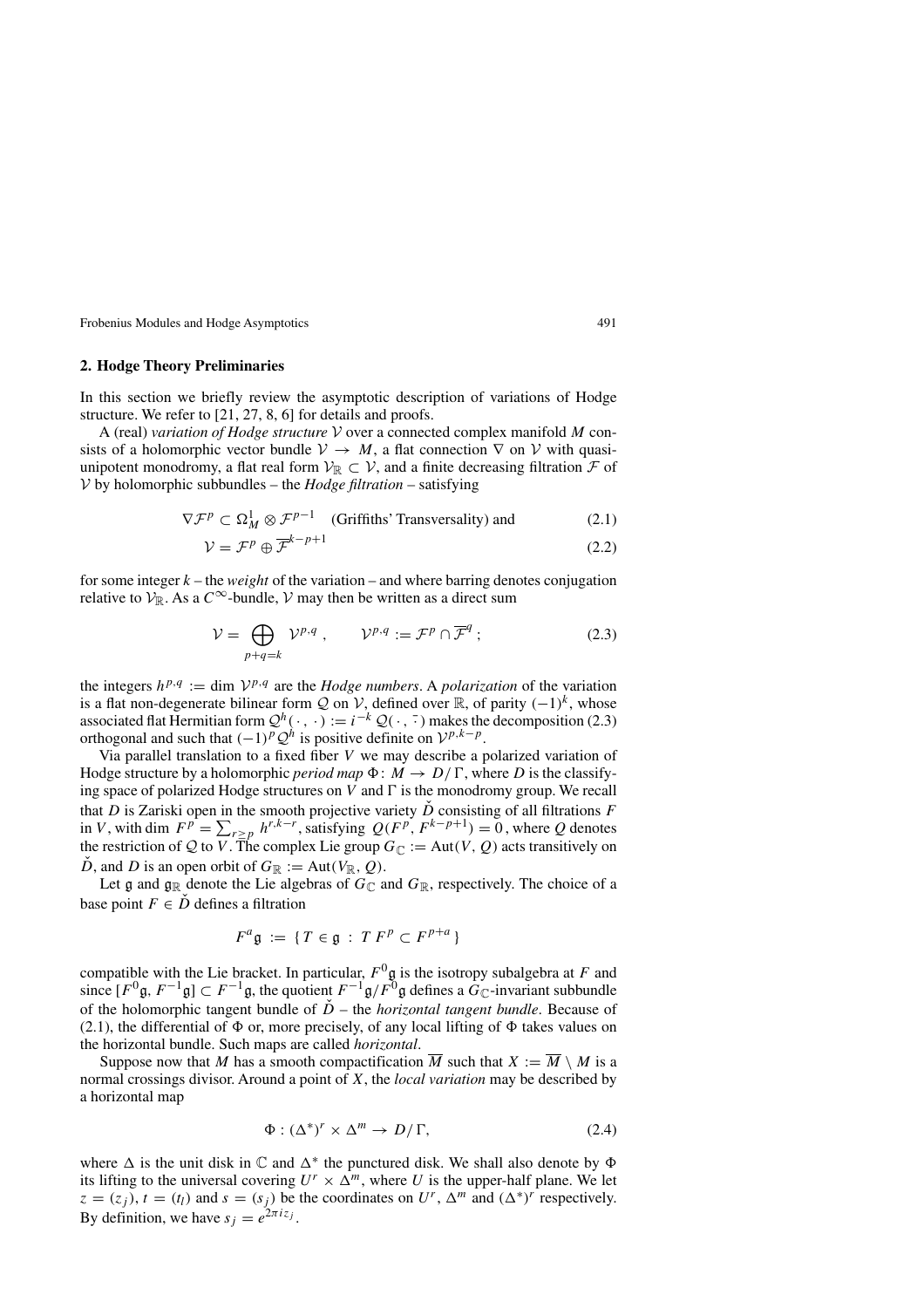Asymptotically, a period map has an algebraic component – the *nilpotent orbit* – encoding the singularities of the connection  $\nabla$ , and an analytic part described by a holomorphic map with values in a nilpotent Lie algebra. Assuming, for simplicity, that the local monodromy of the variation is unipotent, let  $N_1, \ldots, N_r$  denote the monodromy logarithms. Our convention is such that  $\Phi(z+e_i, t) = \exp(N_i)\Phi(z, t)$ , where  $e_i$  denotes the *i*th standard vector. It follows from Schmid's Nilpotent Orbit Theorem [27] that the  $\dot{D}$ -valued map

$$
\Psi(s, t) := \exp \left(-\sum_{j=1}^r \frac{\log s_j}{2\pi i} N_j\right) \cdot \Phi(s, t)
$$

extends holomorphically to the origin. The *limiting Hodge filtration* is  $F_0 := \Psi(0, 0) \in$  $\dot{D}$ . The map

$$
\theta(z) := \exp\left(\sum_{j=1}^r z_j N_j\right) \cdot F_0 \in \check{D} \tag{2.5}
$$

is holomorphic, horizontal, and *D*-valued for  $\text{Im}(z_j) \gg 0$ ; *i.e.*, is the period map of a local variation.

A nilpotent linear transformation  $N \in \mathfrak{gl}(V_{\mathbb{R}})$  defines an increasing filtration, the *weight filtration*,  $W(N)$  of V, defined over  $\mathbb R$  and uniquely characterized by requiring that  $N(W_l(N)) \subset W_{l-2}(N)$  and that  $N^l$ :  $\text{Gr}_{l}^{W(N)} \to \text{Gr}_{-l}^{W(N)}$  be an isomorphism. It follows from [7, Theorem 3.3] that if  $N_1, \ldots, N_r$  are the monodromy logarithms of a local variation, then the weight filtration  $W(\sum_{j} \lambda_j N_j)$ ,  $\lambda_j \in \mathbb{R}_{>0}$ , is independent of the choice of  $\lambda_1, \ldots, \lambda_r$  and, therefore, is associated with the positive real cone  $\mathcal{C} \subset \mathfrak{g}_{\mathbb{R}}$ spanned by  $N_1, \ldots, N_r$ .

The shifted weight filtration  $W = W(C)[-k]$  and the limiting Hodge filtration  $F_0 \in$  $\check{D}$  define a *mixed Hodge Structure* on *V*; *i.e. F*<sub>0</sub> induces a Hodge structure of weight  $\ell$  on  $Gr_{\ell}^W$  for each  $\ell$ . Recall ([9, Theorem 2.13]) that mixed Hodge structures are equivalent to (canonical) bigradings of *V*, *I*<sup>\*,\*</sup>, satisfying  $I^{p,q} \equiv \overline{I^{q,p}} \mod (\bigoplus_{a < p,b < q} I^{a,b})$ . Thus,  $W_l = \bigoplus_{p+q \le l} I^{p,q}$  and  $F_0^a = \bigoplus_{p \ge a} I^{p,q}$ .

A mixed Hodge structure *(W, F)* is said to *split* over  $\mathbb{R}$  if  $I^{p,q} = \overline{I^{q,p}}$ ; in that case the subspaces  $V_l = \bigoplus_{p+q=l} I^{p,q}$  define a real grading of *W*. A structure for which  $I^{p,q} = \{0\}$  if  $p \neq q$  is said to be of *Hodge-Tate* type. A map  $T \in \mathfrak{gl}(V_{\mathbb{R}})$  such that  $T(I^{p,q}) \subset I^{p+a,q+b}$  is called a morphism of bidegree  $(a, b)$ .

A *polarized mixed Hodge structure* [7, (2.4)] of weight *k* on  $V_{\mathbb{R}}$  consists of a mixed Hodge structure  $(W, F)$  on  $V$ , a  $(-1, -1)$  morphism  $N \in \mathfrak{g}_{\mathbb{R}}$ , and a nondegenerate, *(*−1*)k*-symmetric, bilinear form *Q* such that

$$
1. N^{k+1} = 0,
$$

- 2.  $W = W(N)[-k]$ , where  $W[-k]_i = W_{i-k}$ ,
- 3.  $O(F^a, F^{k-a+1}) = 0$  and,
- 4. the Hodge structure of weight  $k + l$  induced by  $F$  on ker $(N^{l+1} : \text{Gr}_{k+l}^W \to \text{Gr}_{k-l-2}^W)$ is polarized by  $Q(\cdot, N^l \cdot)$ .

It follows from Schmid's *SL*2-orbit theorem [27] that the mixed Hodge structure *(W (*C*)*[−*k*]*, F*0*)* associated with a local variation is polarized by every*N*∈C. Conversely, given commuting nilpotent elements  $N_1, \ldots, N_r \in \mathfrak{g}_\mathbb{R}$  so that the weight filtration  $W(\sum \lambda_j N_j)$ ,  $\lambda_j \in \mathbb{R}_{>0}$ , is independent of the choice of  $\lambda_1, \ldots, \lambda_r$ , and  $F_0 \in \check{D}$  such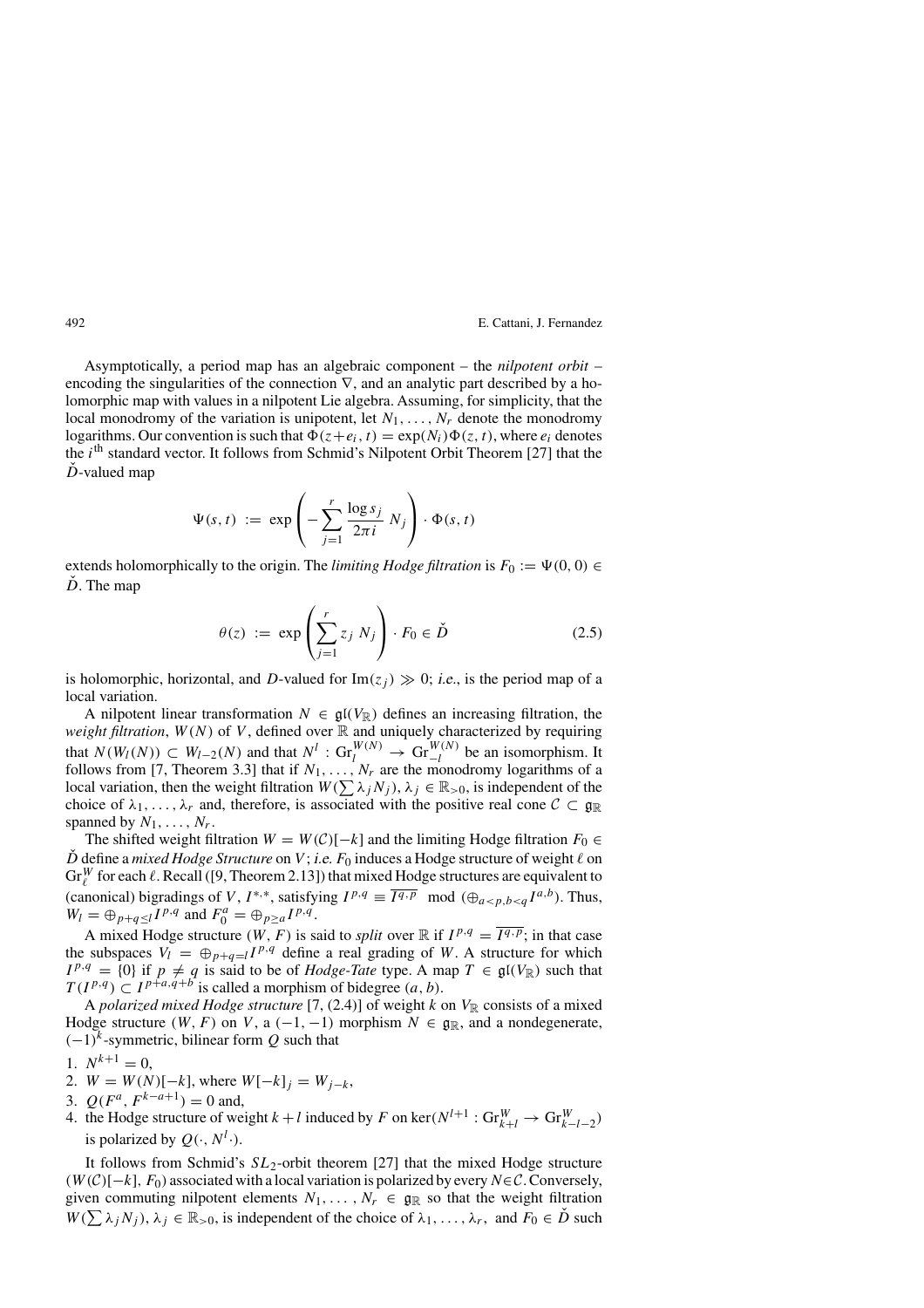that  $(W(\mathcal{C}), F_0)$  is polarized by every element  $N \in \mathcal{C}$ , the map (2.5) is a period mapping for Im( $z_i$ ) sufficiently large [9, Prop. 4.66]. Moreover, if  $(W(\mathcal{C}), F_0)$  splits over R, then  $\theta(z) \in D$  for Im $(z_i) > 0$ . We refer to the map  $\theta$ , or equivalently, to  $\{N_1, \ldots, N_r; F_0\}$ as a *nilpotent orbit*.

The following example shows the relationship between nilpotent orbits (equivalently, polarized mixed Hodge structures) and the Lefschetz structure on the cohomology of a compact Kähler manifold. This point of view was introduced in [10] where it was used to obtain relations between the Lefschetz decompositions corresponding to different Kähler classes.

*Example 2.1.* If *X* is a compact Kähler manifold of dimension *k*, the bigrading  $I^{p,q}$  :=  $H^{k-q,k-p}(X)$  defines a mixed Hodge structure *(W, F)* on  $H^*(X,\mathbb{C})$  that splits over R. The interest of this construction lies in the fact that this mixed Hodge structure is polarized by the Kähler cone. Indeed, the Hard Lefschetz Theorem is equivalent to the statement that if  $\omega$  is a Kähler class and  $L_{\omega}$  denotes multiplication by  $\omega$ , then  $W = W(L_{\omega})[-k];$ while the Hodge-Riemann bilinear relations imply that  $L_{\omega}$  polarizes  $(W, F)$  relative to the intersection form. The restriction of  $(W, F)$  to  $V := \bigoplus_{p=0}^{k} H^{p, p}$  defines a mixed Hodge structure of Hodge-Tate type.

We now describe the analytic component of a local variation. The bigrading associated with the limiting mixed Hodge structure  $(W, F_0)$  defines a bigrading  $I^{*,*}$ g of the Lie algebra g by  $I^{a,b}$   $g := \{ X \in g : X(I^{p,q}) \subset I^{p+a,q+b} \}.$  Set

$$
\mathfrak{p}_a := \bigoplus_q I^{a,q} \mathfrak{g} \quad \text{and} \quad \mathfrak{g}_- := \bigoplus_{a \le -1} \mathfrak{p}_a. \tag{2.6}
$$

The nilpotent subalgebra <sup>g</sup><sup>−</sup> is a complement of the stabilizer subalgebra at *<sup>F</sup>*0. Hence  $(g_-, X \mapsto \exp(X) \cdot F_0$  provides a local model for the  $G_{\mathbb{C}}$ -homogeneous space *D* near *F*<sub>0</sub>. Thus, locally around the origin, we may write  $\Psi(s, t) = \exp(\Gamma(s, t)) \cdot F_0$ , where  $\Gamma(s, t)$  is a holomorphic  $\mathfrak{g}_-$ -valued map with  $\Gamma(0, 0) = 0$ . We also write

$$
\Phi(s,t) = \exp\left(\frac{1}{2\pi i}\sum_{j=1}^r \log(s_j)N_j\right) \cdot \exp(\Gamma(s,t)) \cdot F_0 = \exp(X(s,t)) \cdot F_0,
$$

where  $X(s, t) \in \mathfrak{g}_-$ . The horizontality of  $\Phi$  now translates, in terms of the gradings (2.6), into:

$$
\exp(-X(s,t))\,d\exp\bigl(X(s,t)\bigr) \,=\, dX_{-1} \in \mathfrak{p}_{-1} \otimes T^*((\Delta^*)^r \times \Delta^m), \tag{2.7}
$$

where  $X_{-1}$  denotes the p<sub>−1</sub>-graded part of *X*. In particular,

$$
dX_{-1} \wedge dX_{-1} = 0, \tag{2.8}
$$

where  $X_{-1} = \frac{1}{2\pi i} \sum_{j=1}^{r} \log(s_j) N_j + \Gamma_{-1}$ .

The following result, which follows from [8, Thm. 2.8] and [6, Thm. 2.7], shows that the nilpotent orbit together with the  $\mathfrak{p}_{-1}$ -valued holomorphic function  $\Gamma_{-1}$  completely determine the local variation: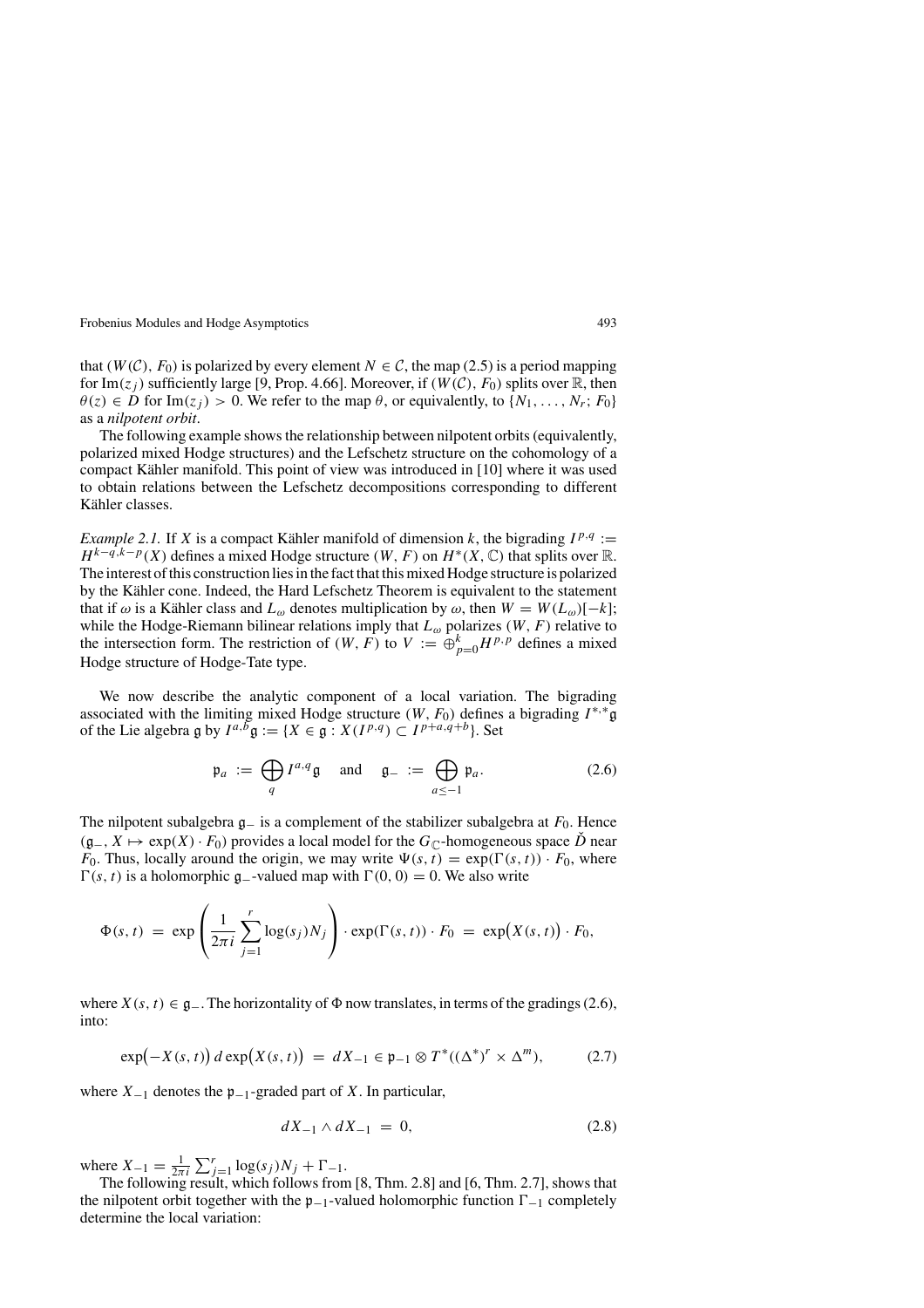**Theorem 2.2.** *Let*  $\{N_1, \ldots, N_r; F_0\}$  *be a nilpotent orbit and*  $R : \Delta^r \times \Delta^m \to \mathfrak{p}_{-1}$ *be a holomorphic map with*  $R(0, 0) = 0$ *. Define*  $X_{-1}(z, t) := \sum_{j=1}^{r} z_j N_j + R(s, t)$ ,  $s_i = e^{2\pi i z_j}$ , and suppose that the differential equation (2.8) holds. Then, there exists a *unique period mapping*

$$
\Phi(s, t) = \exp\left(\frac{1}{2\pi i} \sum_{j=1}^r \log(s_j) N_j\right) \cdot \exp(\Gamma(s, t)) \cdot F_0,
$$

*defined in a neighborhood of the origin in*  $\Delta^{r+m}$  *such that*  $\Gamma_{-1} = R$ *.* 

In the ensuing sections we will be concerned with a special type of maximally degenerating variation. These are relevant to the study of mirror symmetry and, from a Hodge theoretic perspective they have the advantage of allowing us to use a canonical system of coordinates on the parameter space of the variation. Following Morrison [24, Def. 3], we consider

**Definition 2.3.** *Given a polarized variation of Hodge structure of weight k over*  $(\Delta^*)^r$ *whose monodromy is unipotent, we say that*  $0 \in \Delta^r$  *is a* maximally unipotent boundary point *if*

- *I*, dim  $I^{k,k} = 1$ , dim  $I^{k-1,k-1} = r$  *and* dim  $I^{k,k-1} = \dim I^{k-2,k} = 0$ , where  $I^{*,*}$  *is the bigrading associated to the limiting mixed Hodge structure and,*
- 2.  $\text{Span}_{\mathbb{C}}\{N_1(I^{\kappa,k}),\ldots,N_r(I^{k,k})\} = I^{\kappa-1,k-1}$ , where  $N_i$  are the monodromy loga*rithms of the variation.*

The limiting Hodge filtration  $F_0$  and the holomorphic function  $\Gamma$  of a local variation depend on the choice of coordinates on  $(\Delta^*)^r$ . However, in the maximally unipotent case we may normalize our choices as follows.

**Proposition 2.4.** Let  $\Phi = \exp(\sum_{j=1}^r \frac{1}{2\pi i} \log(s_j) N_j) \cdot \exp(\Gamma(s)) \cdot F_0$  *be a polarized variation of Hodge structure that has a maximally unipotent boundary point at*  $0 \in \Delta^r$ . Then, *there is a coordinate system on*  $\Delta^r$ *, unique up to scaling, where*  $\Gamma$  *satisfies*  $\Gamma(I^{1,1}) = 0$ *.* 

For a proof of Proposition 2.4, see [6, §3]. We will refer to these as *canonical coordinates*. They are standard in the physics literature and their Hodge-theoretic interpretation is due to D. Morrison [23] and P. Deligne [16].

### **3. Frobenius Modules**

The cohomology of even degree of a compact manifold is a graded Frobenius algebra relative to cup product and the intersection form. When  $X$  is Kähler, the Hard Lefschetz Theorem and the Hodge-Riemann bilinear relations describe the action of  $H^{1,1}(X)$  on the full cohomology. We abstract these properties in the notion of a (framed) Frobenius module.

Let  $V = \bigoplus_{p=0}^{k} V_{2p}$  be a graded  $\mathbb{C}$ -vector space and  $\mathcal{B}$  a symmetric nondegenerate bilinear form on *V* pairing  $V_{2p}$  with  $V_{2(k-p)}$ . Let  $\{T_a\}_{0 \le a \le m}$  be a *B*-self dual, graded basis of *V*. We will refer to  $\{T_a\}$  as an *adapted basis*. For  $0 \le a \le m$  define  $\delta(a)$  by  $\mathcal{B}(T_{\delta(a)}, T_b) = \delta_{ab}$  for all  $b = 0, \ldots, m$ . We also set  $\tilde{a} := p$  if and only if  $T_a \in V_p$  and assume that the map  $\sim$  : {0,..., *m*}  $\rightarrow$  {0,..., 2*k*} is increasing.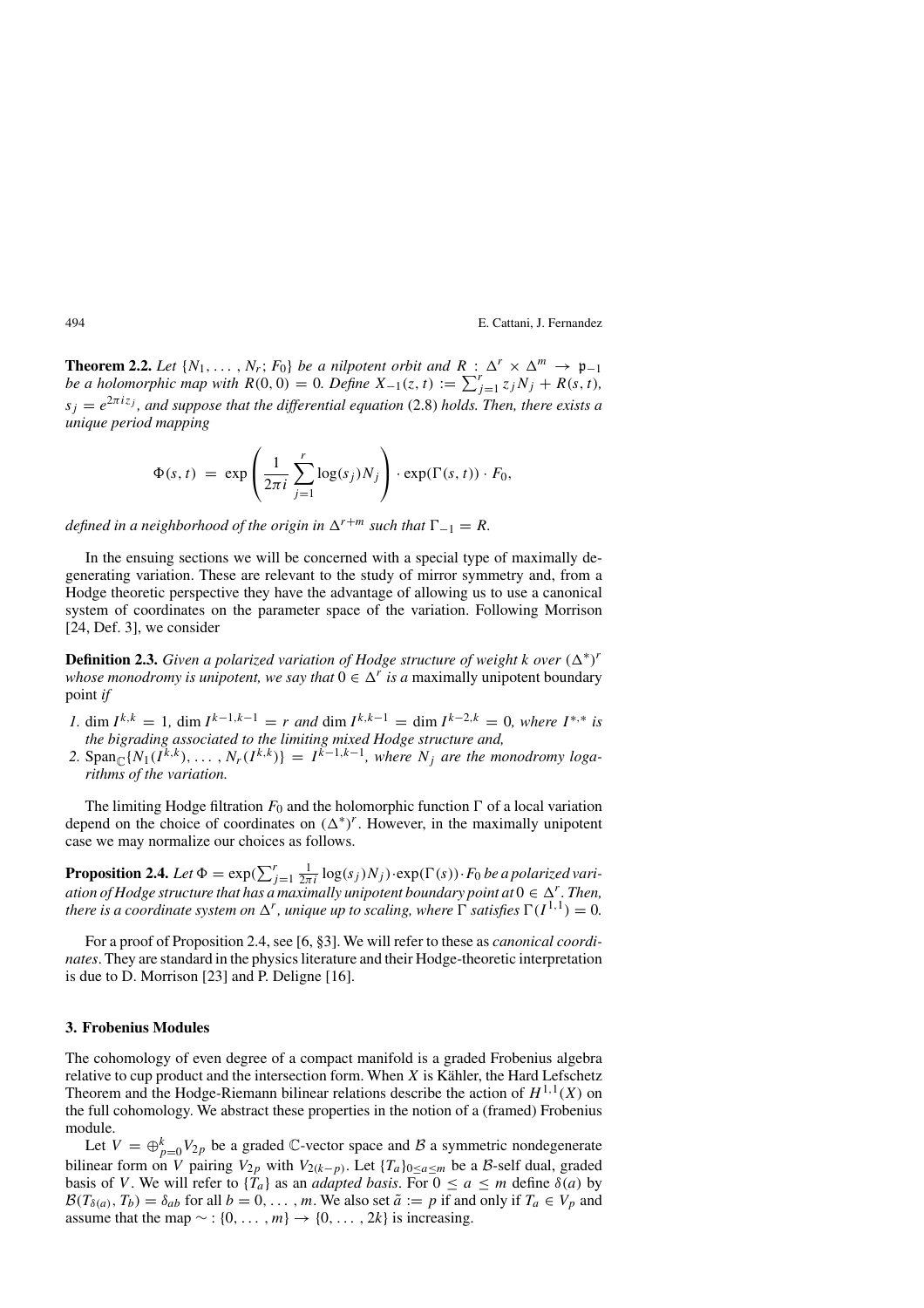**Definition 3.1.** *(V, B, e, \*) is a* graded  $V_2$ -Frobenius module *of weight k if* 

*1.*  $e \neq 0$  *and*  $V_0 = \langle e \rangle$ *. 2. V is a graded* Sym *V*2*-module under* ∗*. 3. For all*  $v_1, v_2 \in V$  *and*  $w \in V_2$ *,* 

$$
\mathcal{B}(w * v_1, v_2) = \mathcal{B}(v_1, w * v_2). \tag{3.1}
$$

*4.*  $w * e = w$  *for all*  $w \in V_2$ .

Since  $T_0 \in V_0$ , it must be a non-zero multiple of *e* and we assume that an adapted basis satisfies  $T_0 = e$ . Clearly, the fact that *V* is a Sym  $V_2$ -module is equivalent to

$$
T_j * (T_l * T) = T_l * (T_j * T) \text{ for all } T_j, T_l \in V_2 \text{ and } T \in V. \tag{3.2}
$$

We say that *V* is *real* if *V* has a real structure,  $V_{\mathbb{R}}$ , compatible with its grading,  $*$  is real,  $e \in V_{\mathbb{R}}$ , and  $\mathcal{B}$  is defined over  $\mathbb{R}$ .

*Example 3.2.* If *X* is a compact Kähler manifold of dimension *k*, let  $V_{2p} := H^{p,p}(X)$ ,  $B_{int}$  the intersection pairing on  $V := \bigoplus_{p=0}^{k} V_{2p}$ , and  $\smile$  the restriction of the cup product to *V*. Then,  $(V, \mathcal{B}_{int}, 1, \vee)$  defines a real Frobenius module. The real structure is induced by  $H^*(X,\mathbb{R})$ .

As in the case of the cohomology of a compact Kähler manifold, to any real Frobenius module we can associate a Hodge-Tate mixed Hodge structure:

$$
I^{p,p} := V_{2(k-p)}.
$$
\n(3.3)

The multiplication operator  $L_w \in \text{End}(V)$ ,  $w \in V_2$ , is an infinitesimal automorphism of the bilinear form

$$
Q(v_a, v_b) := (-1)^{k + \tilde{a}/2} \mathcal{B}(v_a, v_b), \tag{3.4}
$$

as well as a *(*−1*,* −1*)*-morphism of the associated mixed Hodge structure. We will say that  $w \in V_2 \cap V_{\mathbb{R}}$  *polarizes V* if the mixed Hodge structure  $(I^{*,*}, Q, L_w)$  is polarized. A real Frobenius module *V* is said to be *polarizable* if it contains a polarizing element. Given a polarizing element *w*, the set of polarizing elements is an open cone in  $V_2 \cap V_{\mathbb{R}}$ . We can then choose a basis  $T_1, \ldots, T_r$  of  $V_2 \cap V_{\mathbb{R}}$  spanning a simplicial cone C contained in the closure of the polarizing cone and with  $w \in C$ . Such a choice of a basis of  $V_2$  will be called a *framing* of the polarized Frobenius module.

Given an adapted basis  $\{T_0, \ldots, T_m\}$  of *V*, let  $z_0, \ldots, z_m$  be the corresponding linear coordinates on *V* and set  $q_j := \exp(2\pi i z_j)$  for  $j = 1, ..., r := \dim V_2$ . We may identify  $U^r \cong (V_2 \cap V_{\mathbb{R}}) \oplus i \mathcal{C}$  and view the correspondence

$$
\sum_{j=1}^r z_j T_j \in (V_2 \cap V_{\mathbb{R}}) \oplus i \mathcal{C} \mapsto (q_1, \dots, q_r) \in (\Delta^*)^r
$$

as the natural covering map.

**Proposition 3.3.** *Framed, real Frobenius modules of weight k are equivalent to nilpotent orbits of weight k whose limiting mixed Hodge structure is of Hodge-Tate type, split over* R*, have a marked real element in Fk, and have the origin as a maximally unipotent boundary point.*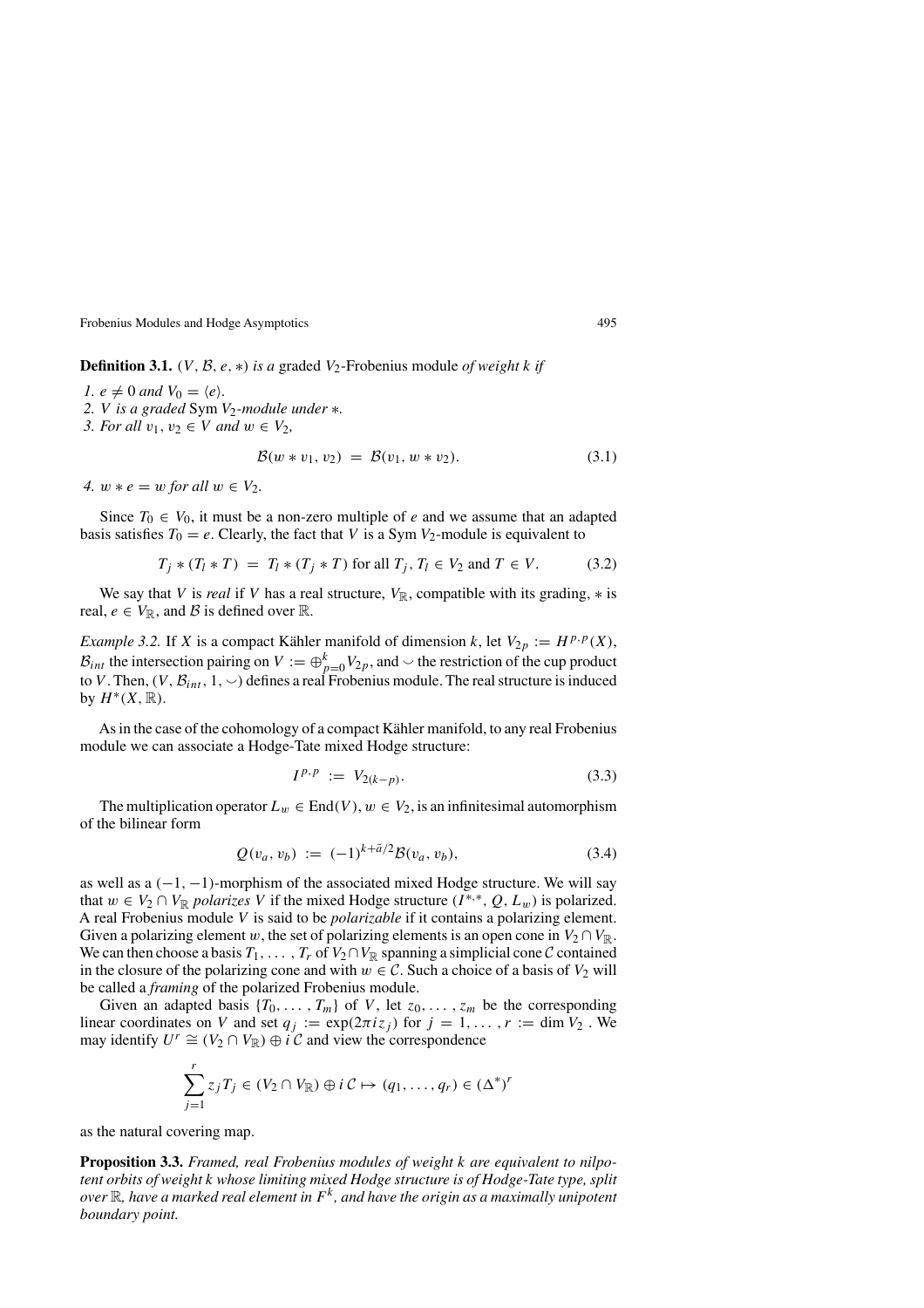*Proof.* Let  $(V, \mathcal{B}, e, *)$  be a real Frobenius module with framing  $T_1, \ldots, T_r$ . Set  $N_i :=$  $L_{T_i}$  and  $F^p := \bigoplus_{a > p} I^{a,a}$ . Then  $\{N_1, \ldots, N_r; F\}$  is a nilpotent orbit. The element  $e \in I^{k,k} = F^k$  is a distinguished real element and the conditions of Definition 2.3 are clearly satisfied.

Conversely, suppose  $\{N_1, \ldots, N_r; F\}$  is a nilpotent orbit whose limiting mixed Hodge structure is of Hodge-Tate type, split over  $\mathbb R$  and satisfies both conditions of Definition 2.3. Set  $V_{2p} := I^{k-p,k-p}$ ; in particular, the marked element  $e \in F^k = I^{k,k} = V_0$ and it follows from (2) in Definition 2.3 that the map

$$
N \in \text{Span}_{\mathbb{C}}\{N_1, \ldots, N_r\} \mapsto N(e)
$$

identifies the polynomial algebra  $\mathbb{C}[N_1,\ldots,N_r]$  with Sym  $V_2$  and defines a Sym  $V_2$ action on *V*. Let B be defined from the polarization Q as in (3.4), then since the monodromy transformations  $N_i$  are infinitesimal automorphisms of  $Q$ , (3.1) is satisfied. Thus, *(V ,* <sup>B</sup>*, e,* <sup>∗</sup>*)* is a Frobenius module. The equivalence between nilpotent orbits and polarized mixed Hodge structures implies that  $T_j = N_j(e)$ ,  $j = 1, \ldots, r$ , are a framing of *V* and the fact that  $N_1, \ldots, N_r$  are real implies that the Frobenius structure is real.  $\Box$ 

A Frobenius module structure may also be encoded in a polynomial of degree 3 in the variables  $z_0, \ldots, z_m$ . Indeed, if we let

$$
\phi_0(z_0,\ldots,z_m) := \sum_{\tilde{j}=2,\ 0\leq \tilde{a},\tilde{b}\leq 2k} z_j z_a z_b C(\tilde{a}) \mathcal{B}(T_j * T_a,T_b),
$$

with

$$
C(\tilde{a}) := \begin{cases} \frac{1}{6} \text{ if } k = 3 \text{ and } \tilde{a} = 2, \\ \frac{1}{4} \text{ if } k \neq 3 \text{ and } \tilde{a} = 2 \text{ or } \tilde{a} = 2k - 4, \\ \frac{1}{2} \text{ otherwise,} \end{cases}
$$

then we recover the Sym  $V_2$ -action by:

$$
T_j * T_a := \sum_{\tilde{c} = \tilde{a} + 2} \frac{\partial^3 \phi_0}{\partial z_j \partial z_a \partial z_{\delta(c)}} T_c ; \quad j = 1, \ldots, r.
$$

The polynomial  $\phi_0$  is called a *(classical) potential* for the Frobenius module.

We may generalize this construction by considering deformations of the classical potential. This is motivated by the construction of the quantum product as a deformation of the cup product on the cohomology. We assume, for simplicity, that  $k > 3$ . Let  $R := \mathbb{C}{q_1, \ldots, q_r}$  denote the ring of convergent power series vanishing for  $q_1 = \cdots = q_r = 0$  and *R'* be its image under the map induced by  $q_j \mapsto e^{2\pi i z_j}$  for  $1 \leq j \leq r$ .

**Definition 3.4.** Let  $(V, \mathcal{B}, e, *)$  be a Frobenius module of weight  $k > 3$  with classical *potential*  $\phi_0$ . A quantum potential *on V is a function*  $\phi: V \to \mathbb{C}$  *of the form*  $\phi = \phi_0 + \phi_{\hbar}$ , *where*

$$
\phi_{\hbar}(z) := \sum_{\tilde{a}=2k-4} z_a \phi_{\hbar}^a(z_1, \ldots, z_r) + \sum_{\substack{2 < \tilde{a} < 2k-4 \\ \tilde{a} + \tilde{b} = 2k-2}} z_a z_b \phi_{\hbar}^{ab}(z_1, \ldots, z_r), \tag{3.5}
$$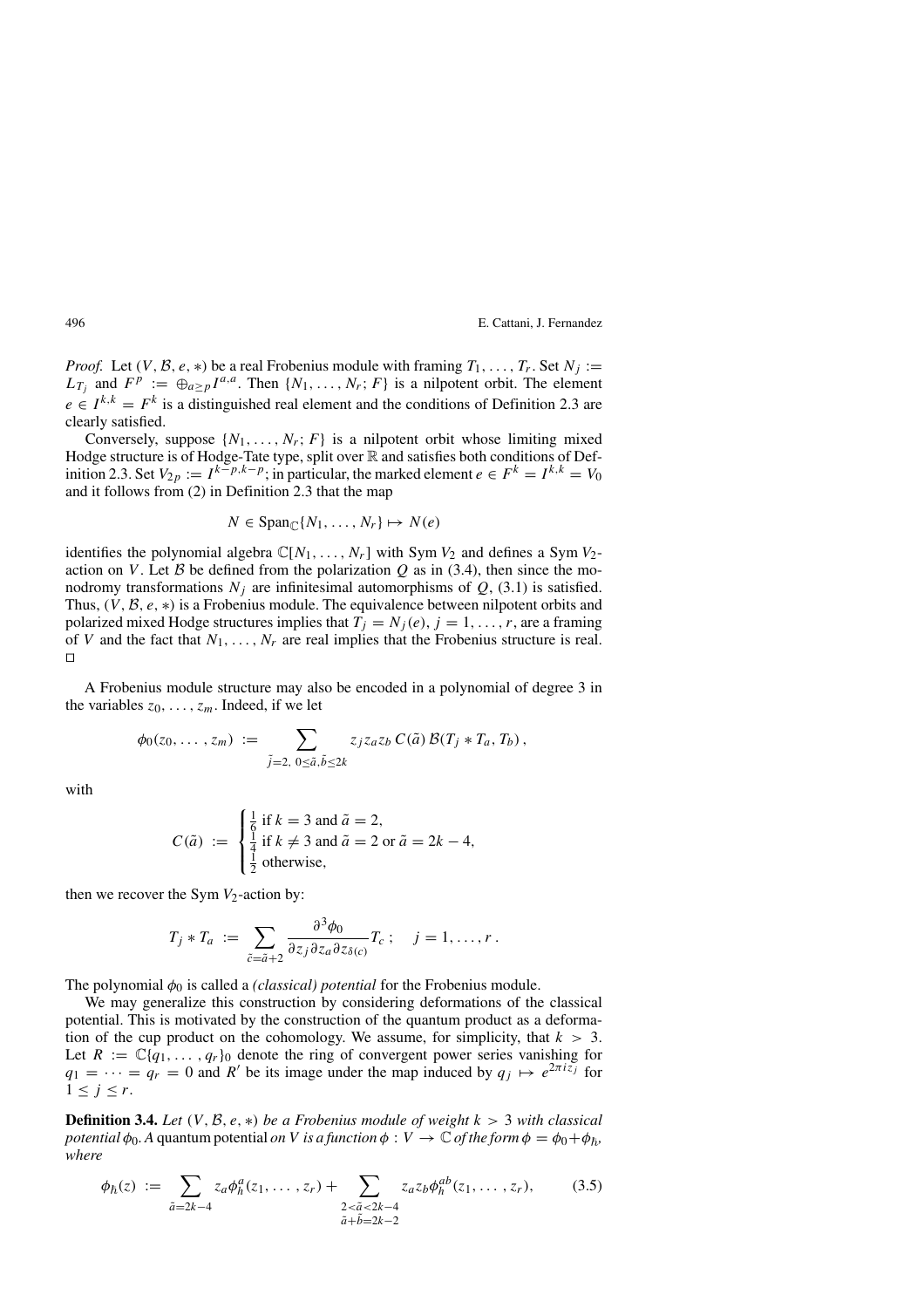*with*  $\phi_h^a, \phi_h^{ab} \in R'$  *and such that* 

$$
\sum_{\tilde{c}=\tilde{a}+2} \frac{\partial^3 \phi}{\partial z_l \partial z_a \partial z_{\delta(c)}} \frac{\partial^3 \phi}{\partial z_j \partial z_c \partial z_{\delta(d)}} = \sum_{\tilde{c}=\tilde{a}+2} \frac{\partial^3 \phi}{\partial z_j \partial z_a \partial z_{\delta(c)}} \frac{\partial^3 \phi}{\partial z_l \partial z_c \partial z_{\delta(d)}} \tag{3.6}
$$

*holds for all a,*  $\tilde{j} = \tilde{l} = 2$  *and*  $\tilde{d} = \tilde{a} + 4$ *.* 

Given a quantum potential  $\phi$  on  $(V, \mathcal{B}, e, *)$ , we can define a deformation of the module structure by

$$
T_j \cdot_q T_a := \sum_{\tilde{c} = \tilde{a}+2} \frac{\partial^3 \phi}{\partial z_j \partial z_a \partial z_{\delta(c)}} T_c, \quad \text{with } q = (q_1, \dots, q_r) \in \Delta^r. \tag{3.7}
$$

We should stress that, even though the right side of  $(3.7)$  depends explicitly on the variables  $z_0$ , ...,  $z_m$ , (3.5) implies that it is actually a function of  $q_1$ , ...,  $q_r$ . Condition (3.6) guarantees that (3.7) defines an action of Sym  $V_2$  for all *q*. Moreover,  $(V, \mathcal{B}, T_0, \cdot_q)$  is a Frobenius module of weight *k* for all  $q$ , and  $\cdot$ <sub>0</sub> = \*. We will say that a deformation of the Frobenius module *V* is *framed* if *V* is framed.

*Remark 3.5.* Definition 3.4 abstracts the properties of the graded portion of the Gromov-Witten potential needed to describe the action of  $H^{1,1}(X,\mathbb{C})$  in the small quantum cohomology ring of a Calabi-Yau manifold *X*. In particular, (3.6) is a graded component of the WDVV equations. We refer to [14, §8.2, §8.3] and [6, §5] for details.

We can extend the definition of quantum potential to the weight 3 case by taking  $\phi = \phi_0 + \phi_{\hbar}$  for  $\phi_{\hbar} \in R'$ . With this notion, all the results from Sects. 4 and 5 extend to this weight. For *<sup>V</sup>* of weight 1 or 2, the Frobenius module is determined by <sup>B</sup> and *<sup>e</sup>*; hence no deformations are possible.

#### **4. Correspondence**

In this section we will prove the main result of this paper, namely the correspondence between deformations of framed Frobenius modules and degenerating polarized variations of Hodge structures. In §5 we will show that when the deformation arises from the quantum product of a Calabi-Yau manifold, the associated variation of Hodge structure is the so-called *A*-model variation.

#### **Theorem 4.1.** *There is a one to one correspondence between*

- *Quantum potentials <sup>φ</sup> on a framed Frobenius module (V ,* <sup>B</sup>*, e,* <sup>∗</sup>*) of weight <sup>k</sup>, and*
- *Germs of polarized variations of Hodge structure of weight k on V degenerating at a maximally unipotent boundary point to a limiting mixed Hodge structure of Hodge-Tate type, split over*  $\mathbb{R}$ *, and together with a marked real point*  $e \in F^k$ *.*

*Under this correspondence, classical potentials – equivalently, framed Frobenius modules – correspond to nilpotent orbits as in Proposition 3.3.*

*Proof.* Let  $(V, \mathcal{B}, e, *)$  be a framed Frobenius module of weight k,  $\{T_0, \ldots, T_m\}$  an adapted basis, and let  $\{N_1, \ldots, N_r; F\}$  be the nilpotent orbit associated by Proposition 3.3. Given a quantum potential  $\phi = \phi_0 + \phi_{\hbar}$  on *V* define

$$
\Gamma_{-1}(q)(T_a) := \sum_{\tilde{c} = \tilde{a}+2} \frac{\partial^2 \phi_{\tilde{h}}(q)}{\partial z_a \partial z_{\delta(c)}} T_c.
$$
\n(4.1)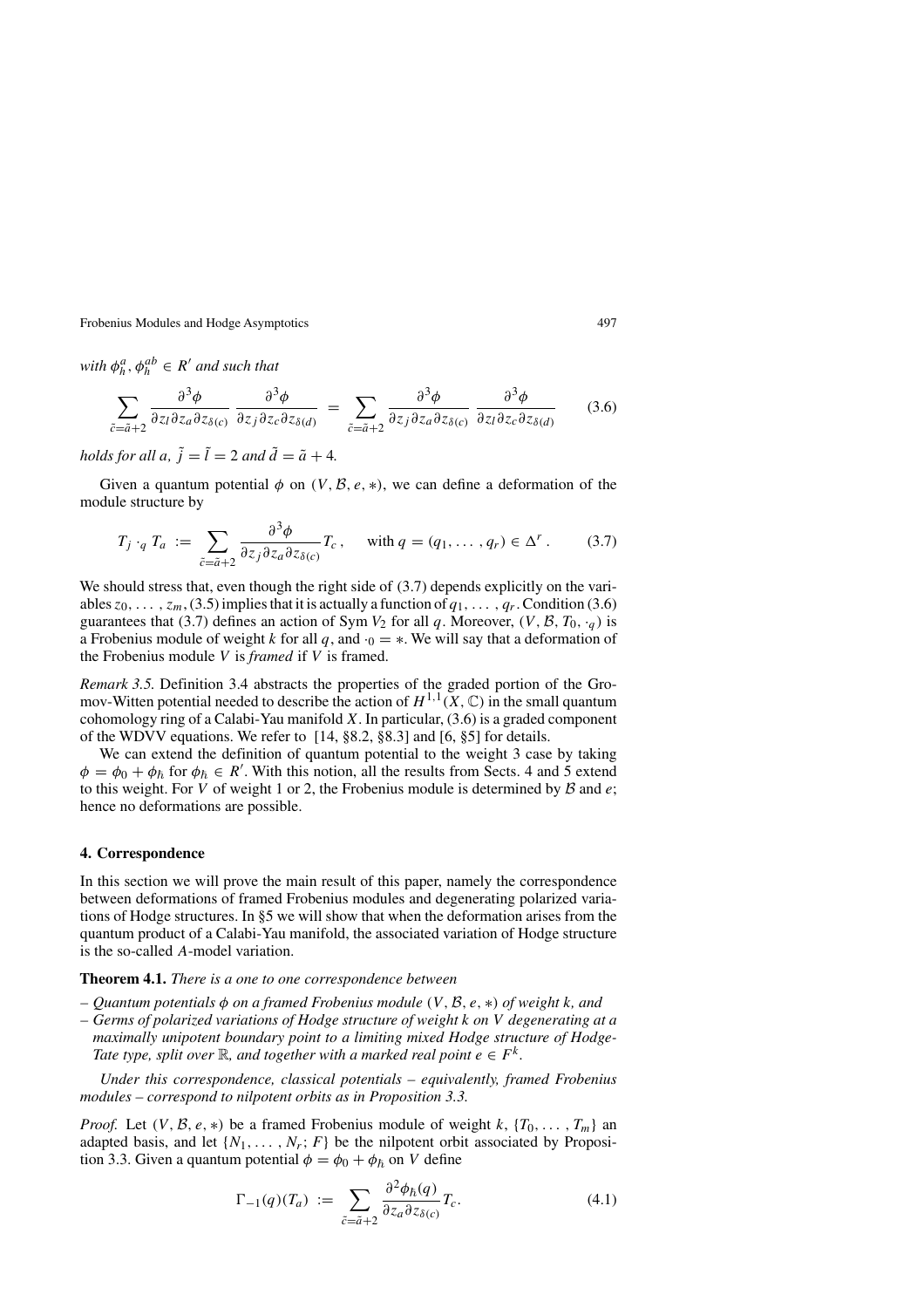Notice that because of (3.5),  $\Gamma_{-1}$  is holomorphic on some open neighborhood of  $q = 0 \in \Delta^r$ ,  $\Gamma_{-1}(0) = 0$ , and it takes values on  $\mathfrak{p}_{-1}$  relative to the grading (2.6) defined by the limiting mixed Hodge structure of  $\{N_1, \ldots, N_r; F\}$ .

As before, we set  $X_{-1}(q) := \frac{1}{2\pi i} \sum_{j=1}^{r} \log(q_j) N_j + \Gamma_{-1}(q) \in \mathfrak{p}_{-1}$  and note that deformed Frobenius structure may be recovered from  $X_{-1}(q)$  by the deformed Frobenius structure may be recovered from *X*−1*(q)* by

$$
T_j \cdot_q T_a \ = \ \frac{\partial X_{-1}}{\partial z_j} (T_a) \, ; \quad \tilde{j} = 2 \, , \ 0 \le a \le m \, . \tag{4.2}
$$

Equations (3.6) imply that *X*−<sup>1</sup> satisfies the integrability condition (2.8). Indeed,

$$
dX_{-1} \wedge dX_{-1} = 0 \iff \frac{\partial X_{-1}}{\partial z_j} \frac{\partial X_{-1}}{\partial z_l} = \frac{\partial X_{-1}}{\partial z_l} \frac{\partial X_{-1}}{\partial z_j}
$$
  

$$
\iff T_j \cdot_q (T_l \cdot_q T_a) = T_l \cdot_q (T_j \cdot_q T_a), \qquad (4.3)
$$

which, by (3.6), holds whenever  $\tilde{j} = \tilde{l} = 2$  and all *a*. Theorem 2.2 now implies that  $X_{-1}$ defines a unique polarized variation of Hodge structure on a neighborhood of  $0 \in \Delta^r$ whose nilpotent orbit is  $\{N_1, \ldots, N_r; F\}$ . Hence the origin is a maximally unipotent boundary point and the limiting mixed Hodge structure is of Hodge-Tate type.

Conversely, let  $\Phi$  be the period map of a local variation having a maximally unipotent boundary point at the origin. Let  $\{N_1, \ldots, N_r; F\}$  be the corresponding nilpotent orbit and *I* <sup>∗</sup>*,*<sup>∗</sup> the limiting mixed Hodge structure, which we assume to be of Hodge-Tate type. Let *(V, B, e, \*)* be the real, framed Frobenius module given by Proposition 3.3 and  $\phi_0$ the corresponding classical potential. Let  ${T_0, \ldots, T_m}$  be an adapted basis such that  $T_j = N_j(e)$ ,  $j = 1, \ldots, r$ . Using canonical coordinates *q* on  $\Delta^r$ , we define a quantum potential from the holomorphic function  $\Gamma: \Delta^r \to \mathfrak{g}_-$  associated with  $\Phi$  by:

$$
\phi_h^{ab}(q) := \frac{1}{2} \mathcal{B}(\Gamma_{-1}(T_a), T_b) \text{ for } 2 < \tilde{a} < 2k - 4 \text{ and } \tilde{a} + \tilde{b} = 2k - 2,
$$
  
\n
$$
\phi_h^a(q) := \mathcal{B}(-\Gamma_{-2}(T_a), T_0) \text{ for } \tilde{a} = 2k - 4,
$$
  
\n
$$
\phi_h := \sum_{\tilde{a} = 2k - 4} z_a \phi_h^a + \sum_{\substack{2 < \tilde{a} < 2k - 4 \\ \tilde{a} + \tilde{b} = 2k - 2}} z_a z_b \phi_h^{ab},
$$
  
\n
$$
\phi := \phi_0 + \phi_h.
$$

Clearly,  $\phi_h$  is as in (3.5). In order to verify that (3.6) is satisfied we consider the associated deformation (3.7) of the Frobenius module structure

$$
T_j \cdot_q T_a := \sum_{\tilde{c} = \tilde{a} + 2} \frac{\partial^3 \phi}{\partial z_j \partial z_a \partial z_{\delta(c)}} T_c
$$

and show that it may also be given as

$$
T_j \cdot_q T_a = \frac{\partial X_{-1}}{\partial z_j} (T_a). \tag{4.4}
$$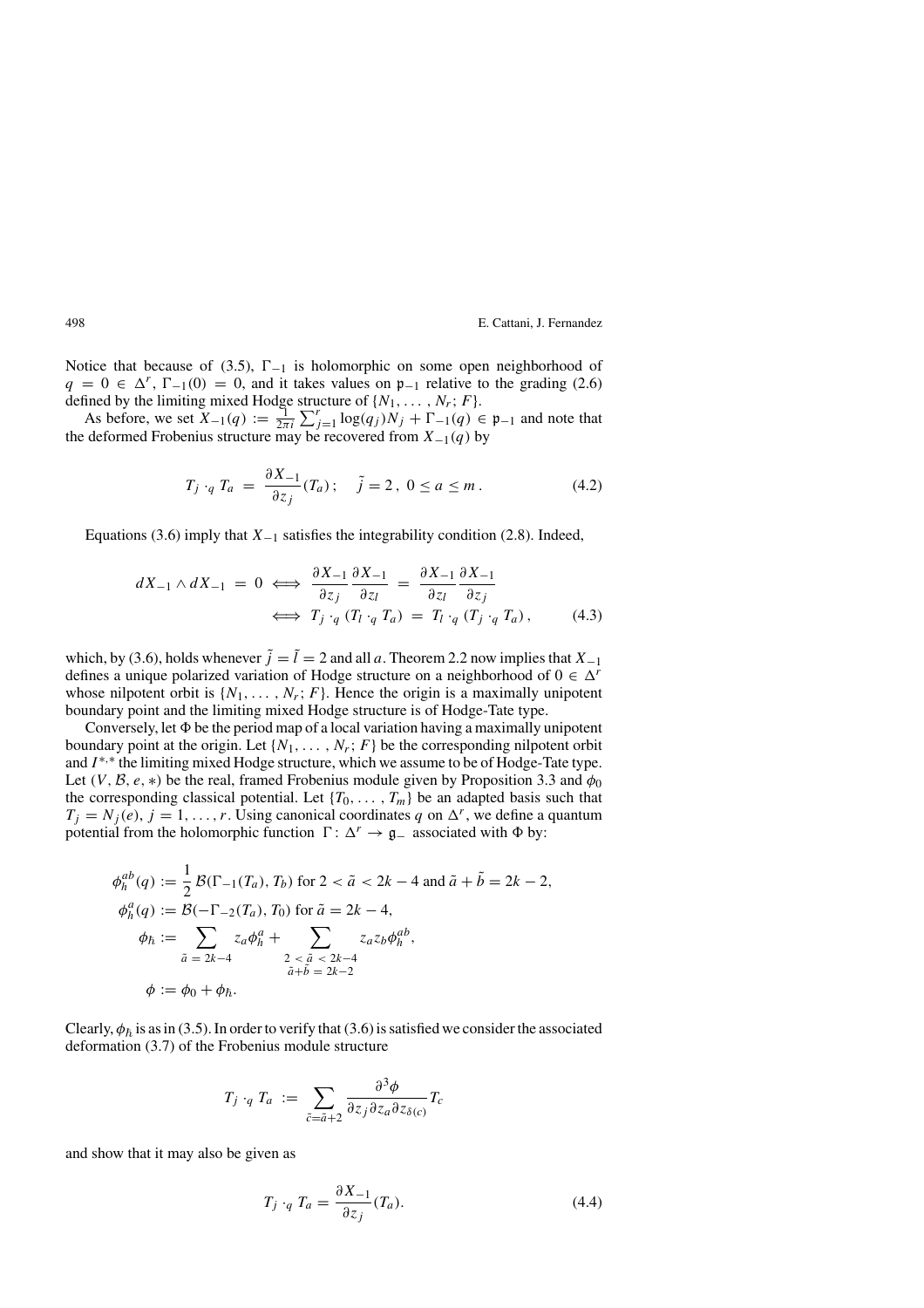Indeed, for  $2 < \tilde{a} < 2k - 4$  we have  $\Gamma_{-1}(T_a) = \sum_{\tilde{c} = \tilde{a} + 2} \phi_h^{a\delta(c)} T_c$ , so that

$$
\frac{\partial \Gamma_{-1}}{\partial z_j}(T_a) = \sum_{\tilde{c} = \tilde{a}+2} \frac{\partial}{\partial z_j} \phi_h^{a\delta(c)} T_c = \sum_{\tilde{c} = \tilde{a}+2} \frac{\partial^3}{\partial z_j \partial z_a \partial z_{\delta(c)}} \sum_{\tilde{u}+\tilde{v}=2k-2} \frac{1}{2} z_u z_v \phi_h^{uv}
$$

$$
= \sum_{\tilde{c} = \tilde{a}+2} \frac{\partial^3 \phi_\hbar}{\partial z_j \partial z_a \partial z_{\delta(c)}} T_c,
$$

where we have used that  $\phi_h^{ab} = \phi_h^{ba}$ . Then

$$
\frac{\partial X_{-1}}{\partial z_j}(T_a) = N_j(T_a) + \frac{\partial \Gamma_{-1}}{\partial z_j}(T_a)
$$
  
= 
$$
\sum_{\tilde{c} = \tilde{a}+2} \frac{\partial^3 \phi_0}{\partial z_j \partial z_a \partial z_{\delta(c)}} T_c + \sum_{\tilde{c} = \tilde{a}+2} \frac{\partial^3 \phi_{\tilde{h}}}{\partial z_j \partial z_a \partial z_{\delta(c)}} T_c
$$
  
= 
$$
\sum_{\tilde{c} = \tilde{a}+2} \frac{\partial^3 \phi}{\partial z_j \partial z_a \partial z_{\delta(c)}} T_c = T_j \cdot_q T_a.
$$

In order to verify (4.4) when  $\tilde{a} = 2k - 4$  we first prove the identity

$$
\Gamma_{-1}(T_a) \ = \ \sum_{\tilde{c}=2k-2} \frac{\partial}{\partial z_{\delta(c)}} \mathcal{B}(-\Gamma_{-2}(T_a), T_0) \ T_c \ , \ \ \tilde{a} = 2k - 4 \tag{4.5}
$$

as a consequence of the horizontality condition (2.7). If this condition is rewritten in terms of  $G(q) := \exp \Gamma(q)$  and  $\Theta = \sum N_i dz_i$  we get

$$
dG = [G, \Theta] + G d\Gamma_{-1}.
$$

This equation is graded by (2.6) and its homogeneous pieces are

$$
dG_{-\ell} = [G_{-\ell+1}, \Theta] + G_{-\ell+1} d\Gamma_{-1}, \quad \ell \ge 2.
$$
 (4.6)

In particular, for  $\ell = 2$  we obtain

$$
d\Gamma_{-2} = [\Gamma_{-1}, \Theta + \frac{1}{2} d\Gamma_{-1}].
$$

Evaluating at  $T_a$  and given that the canonical coordinates  $(q_1, \ldots, q_r)$  are characterized by  $\Gamma_{-1}(T_b) = 0$  for all  $\tilde{b} = 2k - 2$ , we obtain

$$
d\Gamma_{-2}(T_a) = -\Theta\big(\Gamma_{-1}(T_a)\big). \tag{4.7}
$$

By the B-self-duality of the basis  ${T_0, \ldots, T_m}$ , we can write

$$
\Gamma_{-1}(T_a) = \sum_{\tilde{c}=2k-2} \mathcal{B}(\Gamma_{-1}(T_a), T_{\delta(c)}) T_c.
$$
 (4.8)

Now, if  $\tilde{c} = 2k - 2$  and  $j = 1, \ldots, r$ , then  $N_j(T_c) = \delta_{jc}T_m$  and, therefore,  $\Theta(T_c)$  $T_m$  *d* $z_{\delta(c)}$  and (4.7), (4.8) imply

$$
d\Gamma_{-2}(T_a) = -\sum_{\tilde{c}=2k-2} dz_{\delta(c)} \mathcal{B}(\Gamma_{-1}(T_a), T_{\delta(c)}) T_m,
$$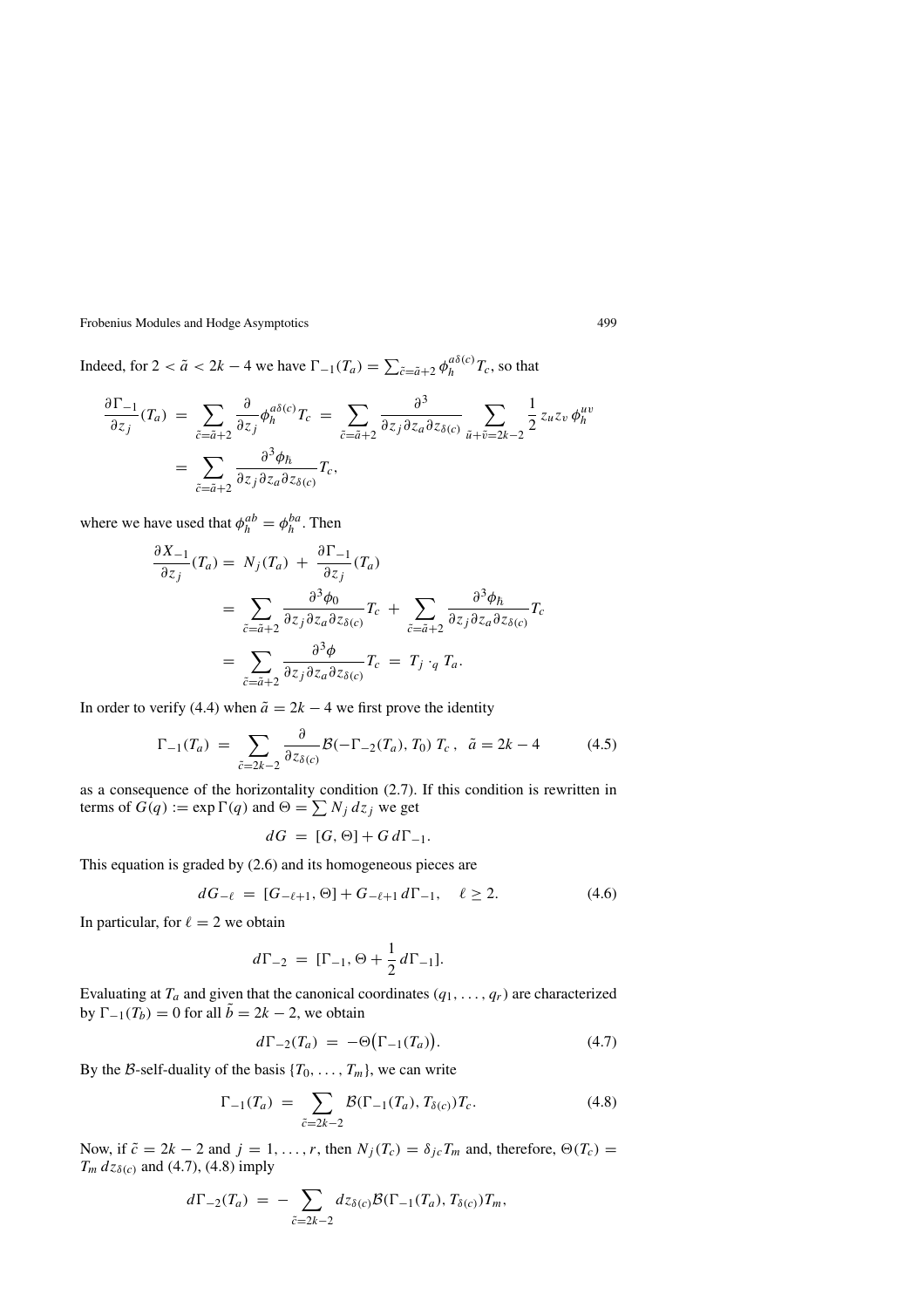so that,

$$
\frac{\partial}{\partial z_{\delta(c)}}\Gamma_{-2}(T_a) = -\mathcal{B}(\Gamma_{-1}(T_a), T_{\delta(c)})T_m
$$

implying that

$$
\mathcal{B}\left(\frac{\partial}{\partial z_{\delta(c)}}\Gamma_{-2}(T_a), T_0\right) = -\mathcal{B}(\Gamma_{-1}(T_a), T_{\delta(c)}).
$$
\n(4.9)

Finally, (4.5) follows from applying (4.9) to (4.8).

Thus, if  $\tilde{a} = 2k - 4$ ,

$$
\frac{\partial \Gamma_{-1}}{\partial z_j}(T_a) = \sum_{\tilde{c}=2k-2} \frac{\partial}{\partial z_j} \frac{\partial}{\partial z_{\delta(c)}} \mathcal{B}(-\Gamma_{-2}(T_a), T_0) T_c
$$

$$
= \sum_{\tilde{c}=\tilde{a}+2} \frac{\partial}{\partial z_j} \frac{\partial}{\partial z_{\delta(c)}} \frac{\partial}{\partial z_a} \left( \sum_{\tilde{b}=2k-4} z_b \phi_h^b(q) \right) T_c
$$

$$
= \sum_{\tilde{c}=\tilde{a}+2} \frac{\partial^3 \phi_h}{\partial z_j \partial z_a \partial z_{\delta(c)}} T_c,
$$

and (4.4) follows as before.

Given (4.4), the equivalences in (4.3) show that the integrability condition (2.8) implies that the quantum potential  $\phi$  satisfies (3.6).

Finally, we note that (4.4) and (4.2) imply that these correspondences are inverses of each other.  $\Box$ 

#### **5.** *A***-Model Variation**

Here we will show that the polarized variation of Hodge structure associated to a quantum potential by Theorem 4.1 agrees with the *A*-model variation defined, in the case of the cohomology on a Calabi-Yau manifold, by the Gromov-Witten potential, as in, for example, [14, Chapter 8]. As a byproduct we give a different proof of the fact that the *A*-model variation associated with a general potential, in the sense of Definition 3.4, is a polarized variation of Hodge structure.

We begin by recalling the definition of the *A*-model variation. Let  $\phi = \phi_0 + \phi_{\hbar}$  be a quantum potential on the framed Frobenius module *(V, B, e, \*)*. Let  $\{T_0, \ldots, T_m\}$  be an adapted basis of *V* and  $(z_0, \ldots, z_m)$  the corresponding linear coordinates on *V*; set  $q_j = \exp(2\pi i z_j)$  for  $j = 1, ..., r$ . We view  $(q_1, ..., q_r)$  as coordinates on  $({\Delta}^*)^r$ . Let  $\nabla$  be the connection on the vector bundle  $V := (\Delta^*)^r \times V$  defined on a constant section *T* by

$$
\nabla_{\frac{\partial}{\partial q_j}} T := \frac{1}{2\pi i q_j} T_j \cdot_q T. \tag{5.1}
$$

**Proposition 5.1.** *The connection*  $\nabla$  *is flat. It has a simple pole at*  $q_j = 0$  *and its residue is the nilpotent operator*

$$
\text{Res}_{q_j=0}(\nabla)(T_a) = \frac{1}{2\pi i} \left( \sum_{\tilde{c}=\tilde{a}+2} \frac{\partial^3 \phi_0}{\partial z_j \partial z_a \partial z_{\delta(c)}} T_c \right).
$$
 (5.2)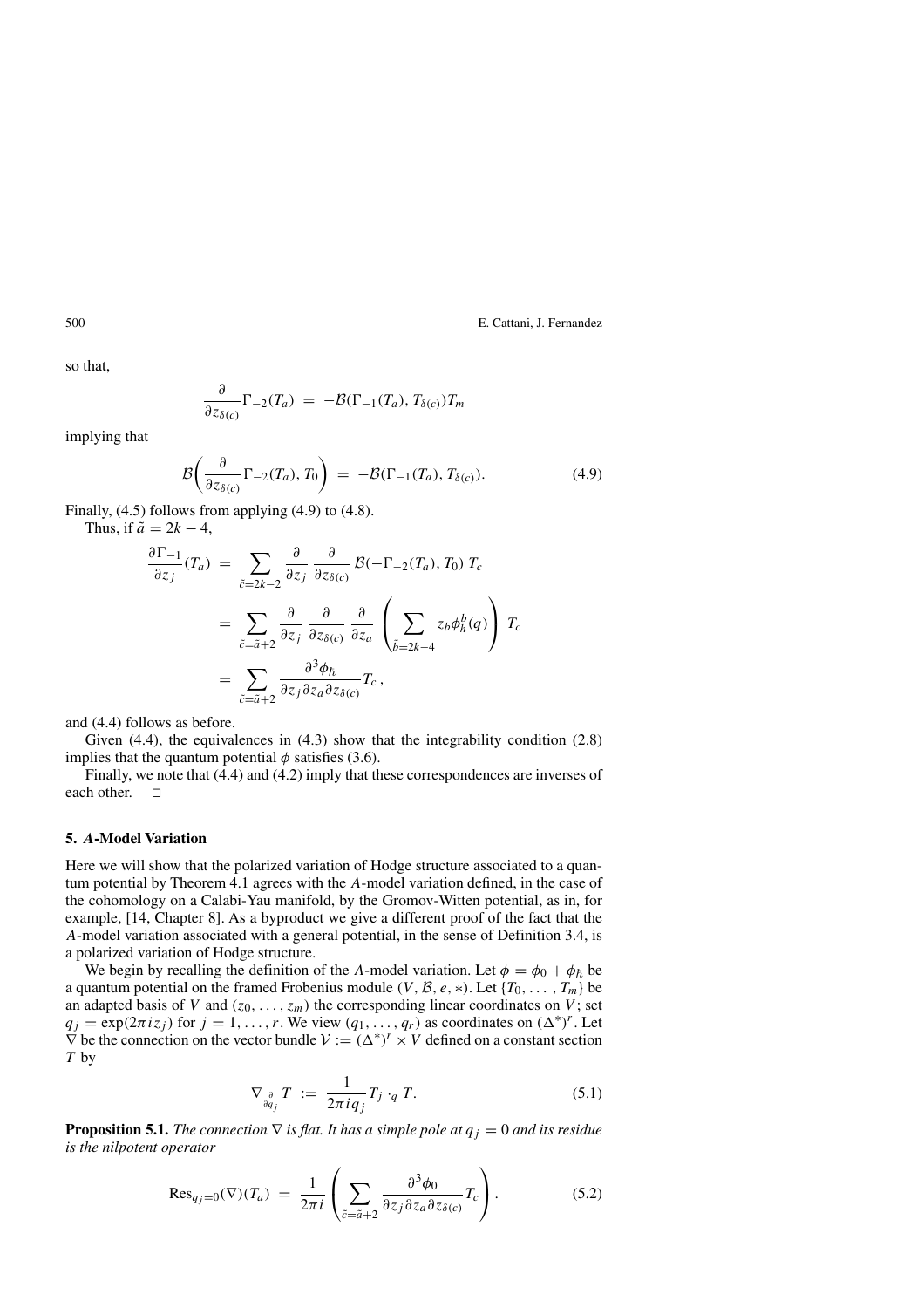*Proof.* Given the definition of the quantum product (3.7) and (5.1), if  $T_a$  denotes a constant section,

$$
\nabla_{\frac{\partial}{\partial q_j}} T_a = \frac{1}{2\pi i q_j} \left( \sum_{\tilde{c} = \tilde{a}+2} \frac{\partial^3 \phi_0}{\partial z_j \partial z_a \partial z_{\delta(c)}} T_c \right) + H_{ja}(q)
$$

for some function *H*, which extends holomorphically to  $0 \in \Delta^r$ . This implies the residue assertion.

The curvature of  $\nabla$  reduces to

$$
R_{\nabla}\left(\frac{\partial}{\partial q_j},\frac{\partial}{\partial q_l}\right)(T_a) = \frac{1}{2\pi i}\left(\frac{1}{q_l}\nabla_{\frac{\partial}{\partial q_j}}(T_l\cdot T_a) - \frac{1}{q_j}\nabla_{\frac{\partial}{\partial q_l}}(T_j\cdot T_a)\right).
$$

A straightforward computation shows that this last expression vanishes since *φ* satisfies  $(3.6)$ .  $\Box$ 

*Remark 5.2.* It follows from (5.2) that the operators  $\text{Res}_{q_j=0}(\nabla)$  agree, up to a constant, with the morphisms  $L_{T_i}$  of left multiplication by  $T_j$  in the Frobenius module *(V, B, e, \*)*.

Consider the flags of subbundles of  $\mathcal V$ :

$$
\mathcal{F}^p := (\Delta^*)^r \times (\oplus_{a \geq p} V_{2(k-a)}) \quad \text{and} \quad \mathcal{U}_{\ell} := (\Delta^*)^r \times (\oplus_{b \geq \ell} V_{2b}).
$$

**Proposition 5.3.** *The subbundles* <sup>F</sup>*<sup>p</sup> satisfy Griffiths'horizontality* (2.1)*. Moreover, for any* given  $\hat{q} \in (\Delta^*)^r$ , there is a (multivalued) flat frame of  $V$ ,  $\{T_a^b\}$ , such that  $T_a^b(q) \equiv T_a$  $\text{mod } \mathcal{U}_{\tilde{a}+1}$  *and*  $T_a^{\flat}(\hat{q}) = T_a$ .

*Proof.* Since the maps  $T \mapsto T_j \cdot_q T$  are homogeneous of degree 2, the horizontality follows directly from (5.1).

Since  $\nabla$  defines a connection on the bundle  $\mathcal{U}_{\ell}$  inducing a trivial connection on  $U_{\ell}/U_{\ell+1}$ , the second statement follows.  $\square$ 

Next, we want to compute the monodromy of ∇. We fix all the coordinates *qi* for  $i \neq j$  and consider the one-dimensional problem around  $q_j = 0$ . The flat sections  $T_a^{\dagger}$ can be written in terms of the constant sections as  $T_a^b = \sum_b f_{ba}T_b$ , and the flatness condition leads to the ODE with a regular singularity at the origin

$$
\frac{\partial f_{ba}}{\partial q_j} = -\sum_c \left( \frac{1}{q_j} (\text{Res}_{q_j=0}(\nabla))_{bc} + H_{jc\delta(b)} \right) f_{ca},\tag{5.3}
$$

where  $H_{\text{icd}}$  are holomorphic at  $q_j = 0$ . Therefore, classical results for such an equation (see [13, Ch. 4, Thm. 4.1]) imply that the coefficients *fba* are of the form

$$
f_{ba}(q) = (G(q_j) \exp(-\log(q_j) \operatorname{Res}_{q_j=0}(\nabla)))_{ba}
$$
 (5.4)

for some function *G*, holomorphic at  $q_j = 0$ , with  $G(0) = Id_n$ .

Parallel transport around  $q_j = 0$ , in the anti-clockwise direction, gives that the monodromy of  $\nabla$ , written relative to the frame  $\{T_a^{\dagger}\}\)$ , is

$$
M_j := \exp(-2\pi i \operatorname{Res}_{q_j=0}(\nabla)).
$$

We let  $N_i := -\log(M_i) = 2\pi i \operatorname{Res}_{q_i=0}(\nabla)$ . Notice that, in view of (5.2), the monodromy in a flat frame can be computed purely in terms of the classical potential. All together we conclude: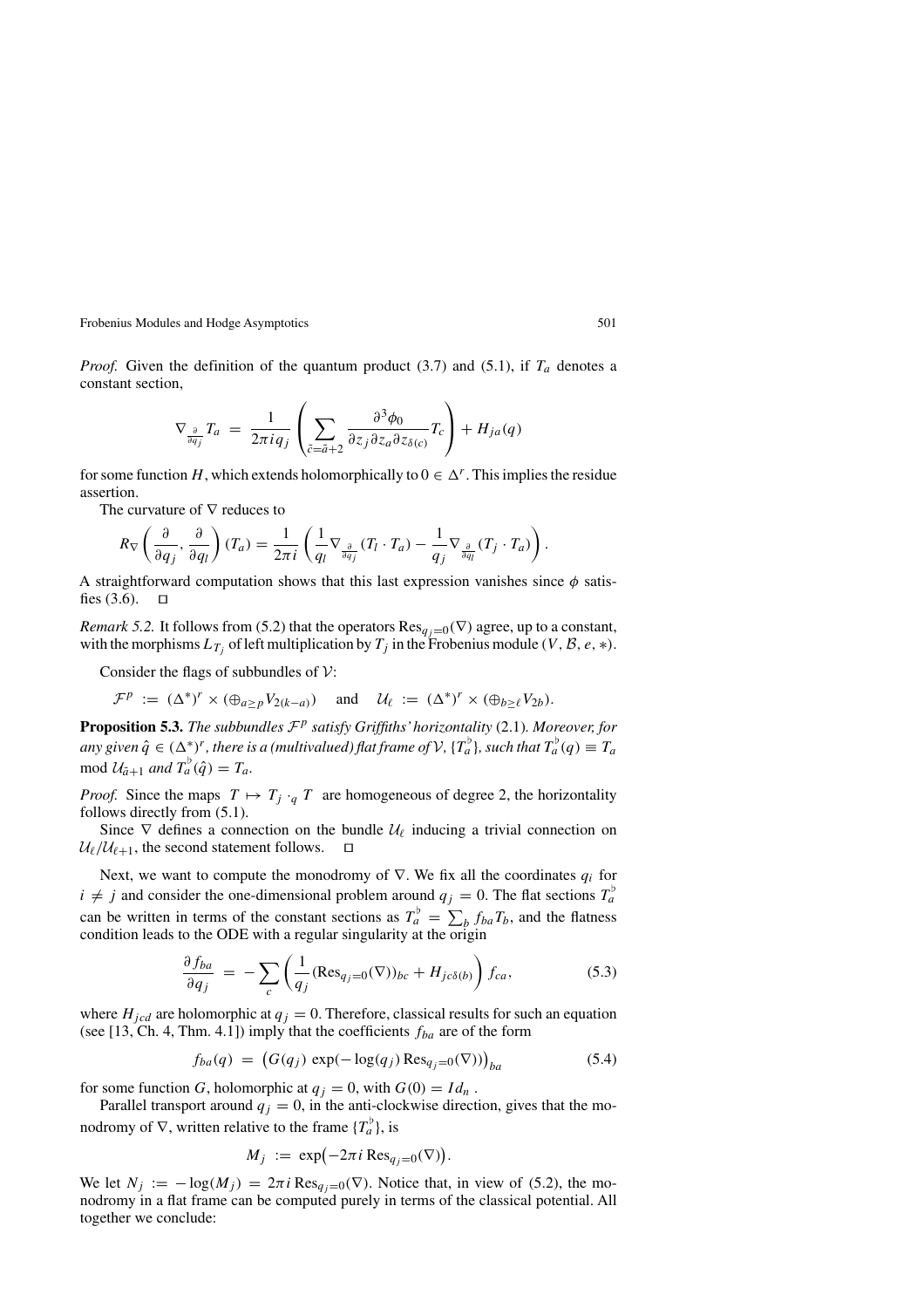**Proposition 5.4.** *The matrix of the local monodromy logarithm operator Nj with respect to the frame*  $\{T_a^b\}$  *coincides with the matrix of left* ∗*-multiplication by*  $T_j$ ,  $L_{T_j}$ *, with respect to the basis*  ${T_a}$ .

The fact that  $\nabla$  has a simple pole at  $q_j = 0$  with nilpotent residue  $L_{T_j}$  allows us to construct Deligne's canonical extension  $(V^c, \nabla^c)$  [15] which is characterized by the fact that

$$
\tilde{T}_a := \exp\left(\sum_{j=1}^r \frac{\log(q_j)}{2\pi i} N_j\right) T_a^{\flat}, \quad a = 0, \dots, m,
$$
\n(5.5)

are a flat frame of  $(V^c, \nabla^c)$ .

**Proposition 5.5.** *For*  $a = 0, \ldots, m$ *,*  $\tilde{T}_a$  *is the unique*  $\nabla^c$ *-flat section of*  $\mathcal{V}^c$  *such that*  $\tilde{T}_a \equiv T_a \mod \mathcal{U}_{\tilde{a}+1}$ , and  $\tilde{T}_a(\hat{q}) = T_a$ . The matrix of  $N_j$  acting on the frame  $\{\tilde{T}_a\}$  equals *the matrix of the classical product*  $*$  *acting on*  ${T_a}$ *.* 

*Proof.* The first statement follows from Proposition 5.3 and (5.5). Since  $[N_i, N_l] = 0$ for all  $1 \leq j, l \leq r$ , we have

$$
N_l(\tilde{T}_a) = N_l \left( \exp \left( \sum_{j=1}^r \frac{\log(q_j)}{2\pi i} N_j \right) T_a^{\flat} \right) = \exp \left( \sum_{j=1}^r \frac{\log q_j}{2\pi i} N_j \right) N_l(T_a^{\flat})
$$
  
= 
$$
\sum_b (L_{T_l})_{ba} \tilde{T}_b,
$$

and the second statement follows.  $\square$ 

*Remark 5.6.* In the context of the Gromov-Witten potential, the previous result reduces to [14, Prop. 8.5.4] whose proof involves the formalism of *gravitational correlators*. The elementary proof given above shows that it is a direct consequence of the definition of the connection and, in particular, of the homogeneity of the the operators  $L_{T_i}$ .

Because of Propositions 5.3 and 5.5, we know the first (graded) component of the sections  $T_a^{\flat}$  and  $\tilde{T}_a$ . A lengthy but straightforward computation yields the second component of both  $T_a^{\dagger}$  and  $\tilde{T}_a$ .

**Lemma 5.7.** *The*  $\nabla$ -flat sections  $T_a^{\flat}$  satisfy

$$
T_a^{\flat}(q) \ \equiv \ T_a - \sum_{\tilde{c} = \tilde{a}+2} \frac{\partial^2 \phi}{\partial z_a \partial z_{\delta(c)}} T_c \mod \mathcal{U}_{\tilde{a}+2}.
$$

**Lemma 5.8.** *The*  $\nabla^c$ -flat sections  $\tilde{T}_a$  satisfy the following formulas, for  $k > 3$ . *For*  $\tilde{a} \geq 2k - 2$ ,  $\tilde{T}_a = T_a$ . *For*  $\tilde{a} = 2k - 4$ ,  $\tilde{T}_a = T_a - \sum_{\tilde{c} = \tilde{a} + 2} 2\pi i q_{\delta(c)} \frac{\partial}{\partial q_{\delta(c)}} \phi_h^a T_c + \phi_h^a T_m$ . *For*  $2 < \tilde{a} < 2k - 4$ ,  $\tilde{T}_a \equiv T_a - \sum_{\tilde{c} = \tilde{a} + 2} \phi_{h}^{a\delta(c)} T_c \mod \mathcal{U}_{\tilde{a} + 2}$ . *For*  $\tilde{a} = 2$ ,  $\tilde{T}_a \equiv T_a - \sum_{\tilde{c} = \tilde{a}+2} 2\pi i q_a \frac{\partial}{\partial q_a} \phi_h^{\tilde{\delta}(c)} T_c \mod \mathcal{U}_{\tilde{a}+2}$ . *For*  $\tilde{a} = 0$ ,  $\tilde{T}_0 \equiv T_0 \mod \mathcal{U}_{\tilde{a}+2}$ *.*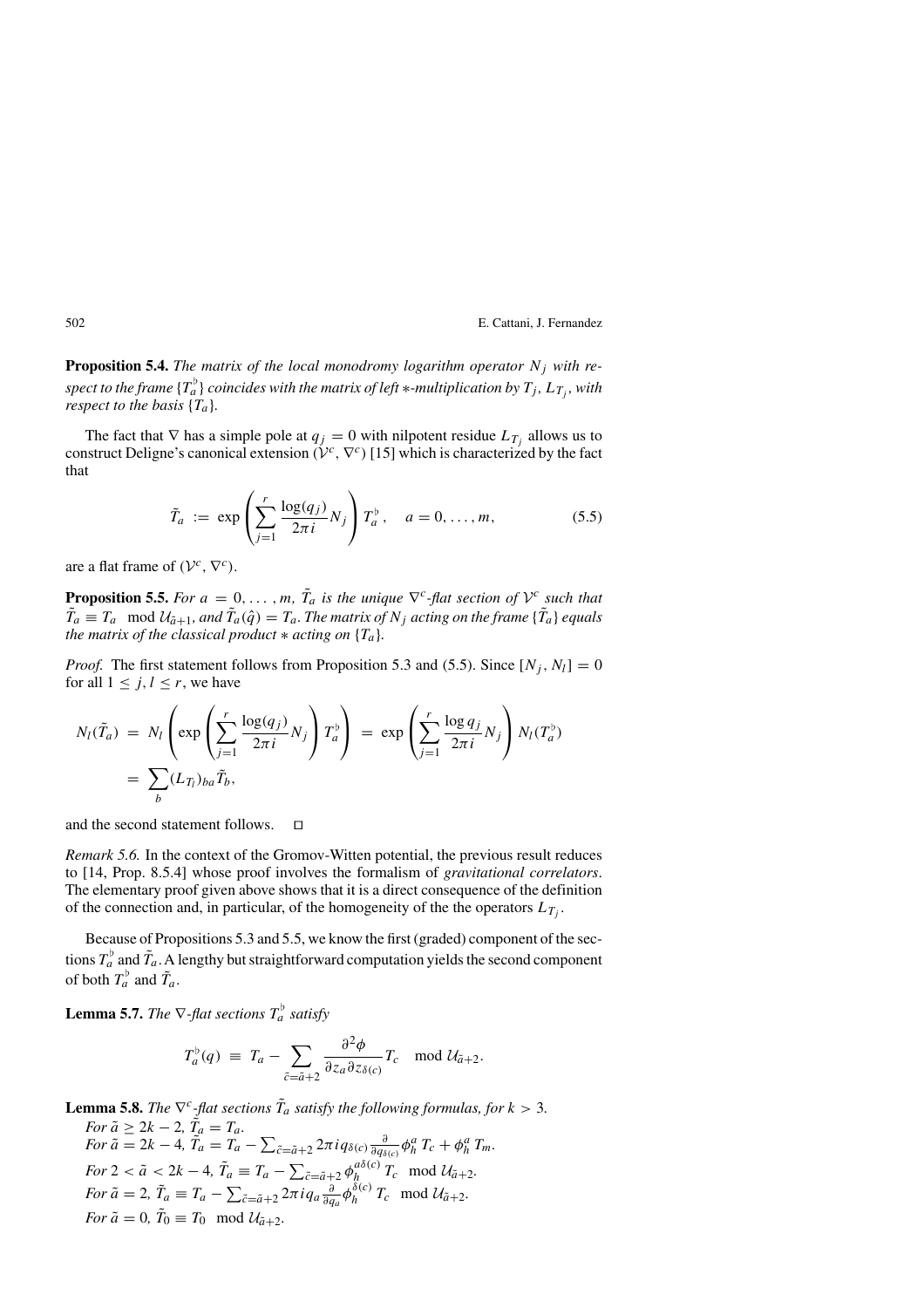We can now extend trivially the form Q, defined by (3.4), to a form  $\mathcal Q$  on  $\mathcal V$ .  $\mathcal Q$  is flat because of (3.2).

To define a flat real structure  $\mathcal{V}_{\mathbb{R}}$  on  $\mathcal{V}$  we proceed as follows. Let

$$
\tilde{\mathcal{V}} := \Delta^r \times V
$$
 and  $\tilde{\nabla} := \nabla - \frac{1}{2\pi i} \sum_{j=1}^r N_j \frac{dq_j}{q_j}.$ 

Then  $\tilde{\nabla}$  is a flat connection on the bundle  $\tilde{V}$ ; for  $v \in V$  we define  $\tilde{\sigma}_v$  to be the  $\tilde{\nabla}$ -flat section of  $\tilde{V}$  such that  $\tilde{\sigma}_v(0) = v$ . Then  $V_R$  is the local system generated by the sections  $\exp(-\frac{1}{2\pi i}\sum_{j=1}^r \log(q_j)N_j)\,\tilde{\sigma}_v(q)$ , for all  $v \in V_{\mathbb{R}}$ .

**Definition 5.9.** *Let*  $\phi = \phi_0 + \phi_{\bar{h}}$  *be a quantum potential on the framed, real Frobenius module*  $(V, \mathcal{B}, e, *)$ *. Then*  $(V, \nabla, \mathcal{F}, \mathcal{V}_{\mathbb{R}}, \mathcal{Q})$  *is the A*-model variation *of the potential.* 

**Theorem 5.10.** *The A-model variation is a polarized variation of Hodge structure. Moreover, it is the variation associated to the potential φ by Theorem 4.1.*

*Proof.* Let  $\Phi$  be the "period map" of  $(V, \nabla, \mathcal{F}, \mathcal{V}_{\mathbb{R}}, \mathcal{Q})$  defined by parallel transport to the fiber  $V_{\hat{q}}, \hat{q} \in (\Delta^*)^r$ . By Proposition 5.4 the local monodromy logarithms  $N_j$  are the left multiplication operators  $L_{T_i}$  and, by Proposition 5.5, the limiting Hodge filtration becomes  $F^p := \bigoplus_{a > p} V_{2(k-a)}$ . Thus, Proposition 3.3 implies that  $\{N_1, \ldots, N_r; F\}$  is a nilpotent orbit.

Let now  $\exp(-\sum_j z_j N_j) \cdot \Phi(q) = \exp \Gamma(q) \cdot F$ , where  $\Gamma$  is a holomorphic, g--val-<br>l map defined locally ground  $0 \in \Delta^r$ . Since the map  $\Phi$  is horizontal, the n-valued ued map defined locally around  $0 \in \Delta^r$ . Since the map  $\Phi$  is horizontal, the p<sub>−1</sub>-valued map  $X_{-1} = \sum_j z_j N_j + \Gamma_{-1}$  satisfies the integrability condition (2.8) and it follows from Theorem 2.2 that  $(V, \nabla, \mathcal{F}, \mathcal{V}_{\mathbb{R}}, \mathcal{Q})$  is a polarized variation of Hodge structure.

In order to prove that this variation agrees with the one defined in Theorem 4.1 we appeal to the uniqueness statement in Theorem 2.2. Hence, it suffices to show that  $\Gamma_{-1}$ is related to the potential  $\phi$  by (4.1). But, the matrix presentation of  $exp(-\Gamma(q))$  in the basis  ${T_a}$  is the matrix expressing the  $\nabla^c$ -flat frame  ${\tilde{T_a}}$  in terms of the constant frame {*Ta*}. Thus, it follows from Lemma 5.8, that

$$
\Gamma_{-1}(T_a) = \sum_{\tilde{c} = \tilde{a}+2} \frac{\partial^2 \phi_{\tilde{h}}}{\partial z_a \partial z_{\delta(c)}} T_c,
$$

as desired.  $\square$ 

#### **References**

- 1. Barannikov, S.: Semi-infinite Hodge structures and mirror symmetry for projective spaces, arXiv:math.AG/0010157, 2000
- 2. Barannikov, S.: Quantum periods. I. Semi-infinite variations of Hodge structures. Internat. Math. Res. Notices, **23**, 1243–1264 (2001). Also, arXiv:math.DG/0006193
- 3. Barannikov, S.: Non-commutative periods and mirror symmetry in higher dimensions. Commun. Math. Phys. **228**(2), 281–325 (2002). Also, arXiv:math.AG/9903124
- 4. Bershadsky, M., Cecotti, S., Ooguri, H., Vafa, C.: Kodaira-Spencer theory of gravity and exact results for quantum string amplitudes. Commun. Math. Phys. **165**(2), 311–427 (1994). Also, arXiv:hep-th/9309140
- 5. Candelas, P., de la Ossa, X., Green, P., Parkes, L.: A pair of Calabi-Yau manifolds as an exactly soluble superconformal theory. Nucl. Phys. B **359**(1), 21–74 (1991)